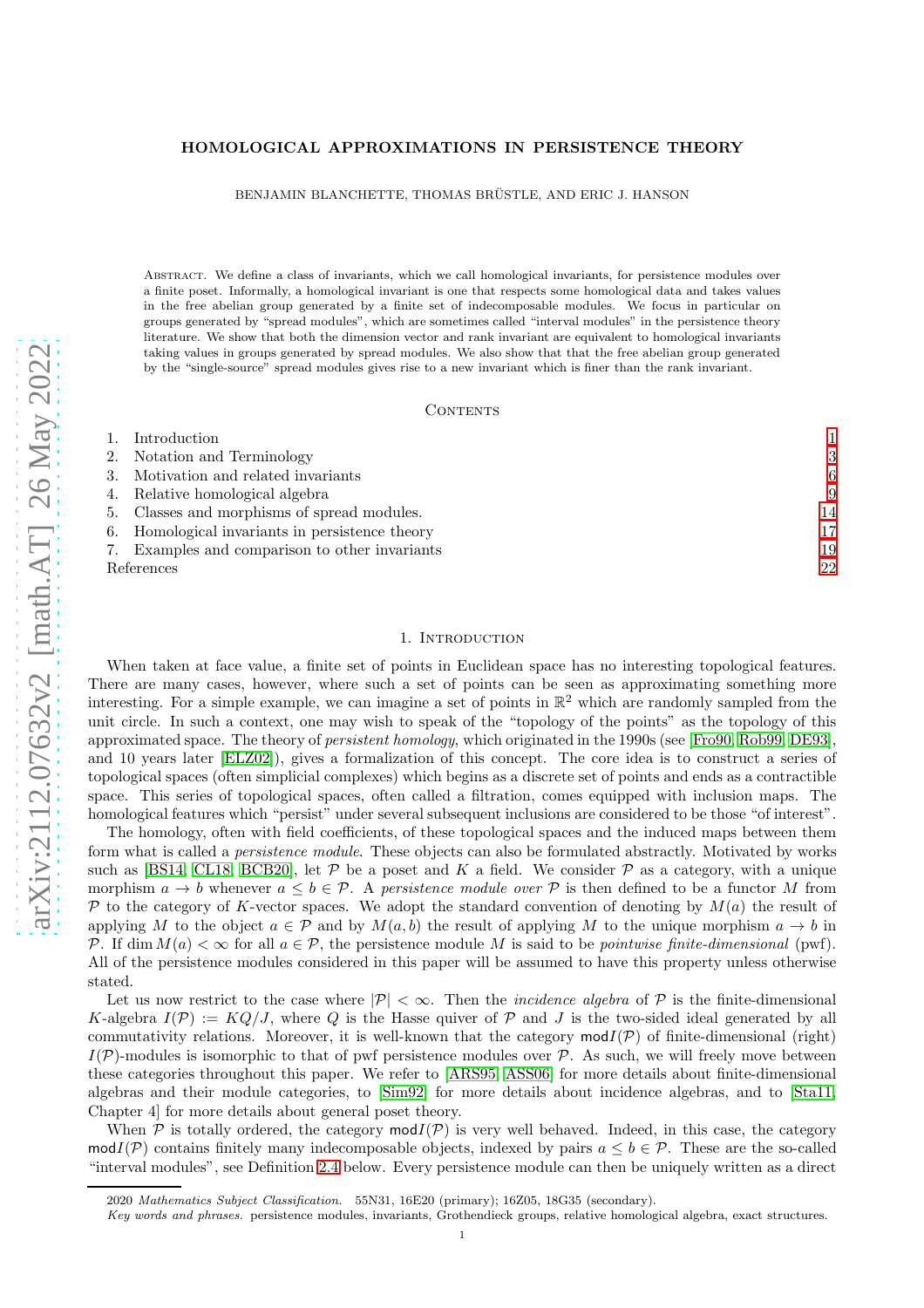sum of these indecomposables, yielding what is often referred to as the "barcode" of the persistence module. When viewed in this way, the parameters a and b describing the ends of a "bar" can be seen as the "birth" and "death" of some topological feature. For additional details on this topic, readers are referred to [\[Oud15,](#page-22-3) Chapter 1] for finite and discrete totally ordered sets and to [\[CB19,](#page-21-9) [IRT22\]](#page-22-4) for arbitrary totally ordered sets. In Section [7.1,](#page-18-1) we will also explicitly describe how barcodes are related to the invariants introduced in this paper.

In both applications and theory, the natural next step is to ask what happens when the poset  $P$  is no longer totally ordered. This gives rise to the theory of "multiparameter persistence" [\[CZ09\]](#page-21-10), in which the poset  $P$  is often taken to be a closed interval in the lattice  $\mathbb{Z}^n$ . Except in small cases, this amounts to studying algebras of "wild representation type"; i.e., algebras for which a complete description of all indecomposable modules is impossible. Since it is no longer computationally feasible to describe arbitrary persistence modules in terms of direct sums of indecomposables in this setting, one instead can turn to the study of *invariants*. The invariants we consider are maps  $p: \text{mod } I(\mathcal{P}) \to \mathbb{Z}^n$  which are constant on isomorphism classes. We further assume that our invariants are *additive*, meaning that  $p(M \oplus N) = p(M) + p(N)$ . See Definition [4.10](#page-10-0) for precise definitions.

Perhaps the most natural invariant to consider is the *dimension vector*, also known as the *Hilbert function*. Given a persistence module  $M$ , the *dimension vector* is defined by

$$
\underline{\dim} M = (\dim M(a))_{a \in \mathcal{P}}.
$$

As discussed in Section [3,](#page-5-0) for each  $a \in \mathcal{P}$ , there is an indecomposable projective  $I(\mathcal{P})$ -module  $P_a$  which satisfies

# <span id="page-1-0"></span> $\dim \text{Hom}(P_a, M) = \dim M(a).$

(One may also refer to  $P_a$  as a "free persistence module". See Section [2](#page-2-0) for notes on our choice of terminology.) More generally, given any finite set X of indecomposable  $I(\mathcal{P})$ -modules, one obtains an invariant  $(\dim \text{Hom}(R, M))_{R \in \mathcal{X}}$ . We will call invariants of this form dim-hom invariants. These are the types of invariants we consider in this paper.

In order to motivate the study of dim-hom invariants, we return to our discussion of classical invariants. While the dimension vector is easy to compute, it is agnostic to the maps comprising the persistence module. In persistence theory, however, we are often interested in how long topological features persist through a filtration. By construction, this is precisely the information stored in the maps comprising the module. One way to incorporate this information is to use the rank invariant, defined by

(1) 
$$
\underline{\text{rk}}M = (\text{rk }M(a,b))_{a \le b \in \mathcal{P}},
$$

where  $\mathrm{rk} M(a, b)$  denotes the rank of the linear map  $M(a, b)$  in the traditional sense. This invariant was first introduced in [\[CZ09\]](#page-21-10), where it was the first invariant tailored for multiparameter persistence homology. We note the rank invariant is strictly finer than the dimension vector, since for all  $a \in \mathcal{P}$  one has dim  $M(a) = \text{rk } M(a, a)$ .

When  $P$  is totally ordered, the rank invariant is equivalent to the barcode, see [\[CZ09,](#page-21-10) Theorem 12]. This in particular means that the rank invariant is complete in this case; i.e., that the isomorphism class of a persistence module can be recovered from its barcode. For more general posets, however, there exist nonisomorphic persistence modules with the same rank invariant. See e.g. Example [7.6.](#page-19-0)

In the recent preprint [\[BOO\]](#page-21-11), the rank invariant is shown to be a dim-hom invariant. While an interesting result on its own, the authors further give a new interpretation of the rank invariant using relative homological algebra. More precisely, let M be a module. The authors show that  $\mathrm{rk} M$  is equivalent to the representative  $[M]$ <sub>X</sub> of M in the relative Grothendieck group of mod $I(\mathcal{P})$  with respect to some exact structure. See Section [4](#page-8-0) for background and definitions pertaining to relative Grothendieck groups and Theorem [7.2](#page-18-2) for the precise statement proven in [\[BOO\]](#page-21-11). In particular, the representative  $[M]_X$  can be interpreted as a "signed approximation" of M by the "relative projective" objects in the exact structure. In this paper, we take the reverse approach: we first develop a theoretical framework using homological algebra, and then we build new invariants using it. We refer to those invariants which fit into this framework as homological invariants.

We show that the dimension vector, the rank invariant, and, when the Hasse quiver of  $P$  is Dynkin type A, the barcode are all examples of homological invariants. We also concretely describe a new homological invariant for persistence modules over an arbitrary finite poset. Unless the poset satisfies a very restrictive condition, slightly more general than being totally ordered, this new invariant is strictly finer than the rank invariant. Finally, we compare the approximations coming from our homological invariants to other notions of approximation from the persistence theory literature. See Section [3](#page-5-0) for additional details and motivation.

## 1.1. Organization and main results. The contents of this paper are as follows.

In Section [2,](#page-2-0) we fix notation and terminology for use in the later sections. As we are mainly drawing intuition from the representation theory of finite-dimensional algebras, this terminology sometimes diverges from that in the persistence theory literature. In particular, we define spread modules (Definition [2.4\)](#page-3-0), which are typically referred to as "interval modules" in the persistence theory literature.

In Section [3,](#page-5-0) we provide motivation for our study of homological invariants. We first discuss the many ways one can interpret the dimension vector of a persistence module, with emphasis on those interpretations which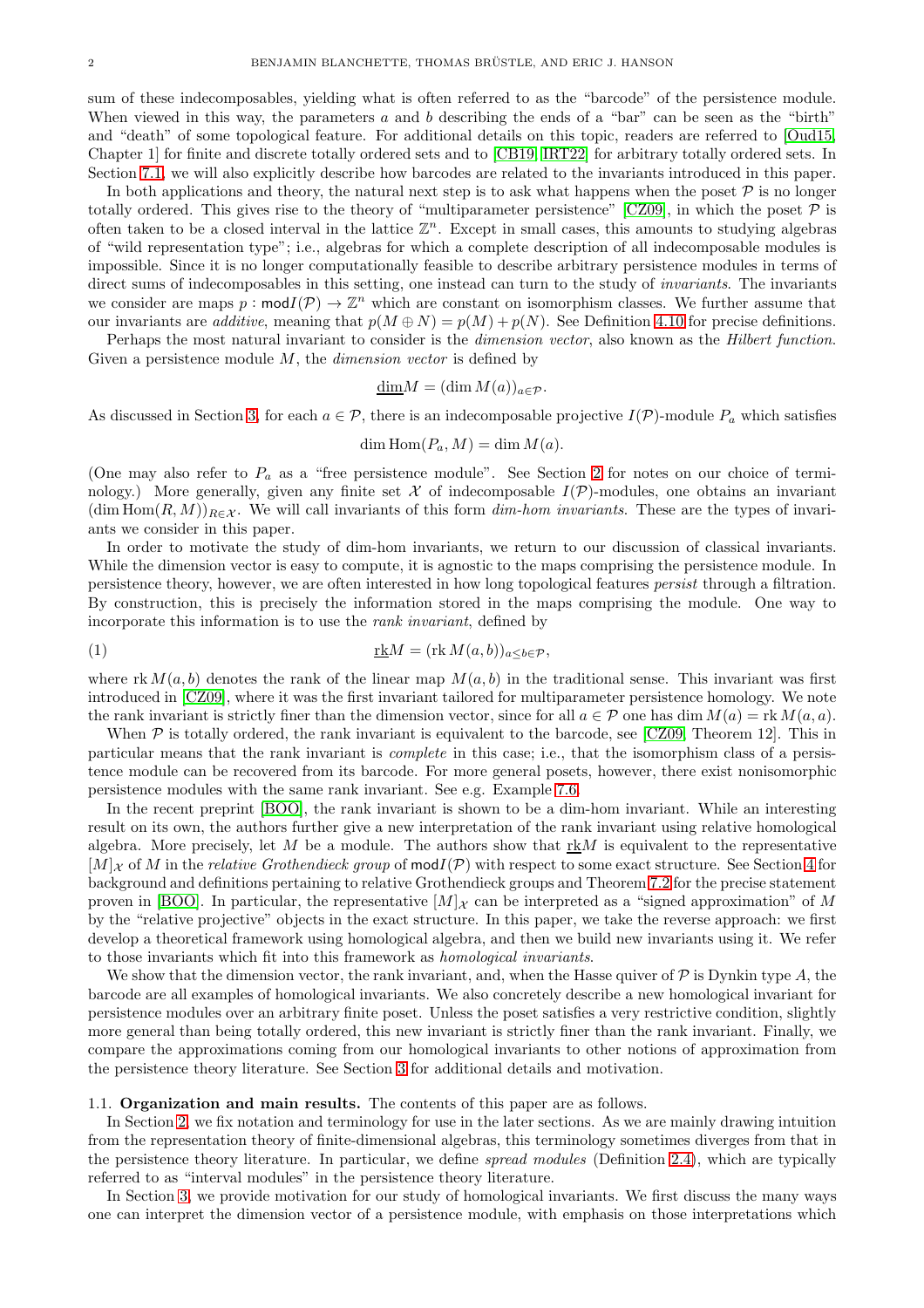are rooted in homological algebra. We then discuss how similar interpretations are used to understand more complicated invariants. We focus in particular on the recent works [\[KM21,](#page-22-5) [AENY,](#page-21-12) [BOO\]](#page-21-11).

In Section [4,](#page-8-0) we give a brief overview of relative homological algebra following Auslander and Solberg [\[AS93\]](#page-21-13). We work in this section with an arbitrary finite-dimensional algebra  $\Lambda$  and a finite set  $\mathcal X$  of indecomposable modules. In Section [4.1,](#page-8-1) we define the notions of approximations and resolutions by  $\mathcal{X}$ , and use these to define the X-dimension of  $\Lambda$  (Definition [4.4\)](#page-9-0). We then define an "exact structure"  $\mathcal{E}_\mathcal{X}$  on mod $\Lambda$ , which in particular contains all short exact sequences ending with an approximation by  $\mathcal{X}$ . Using these short exact sequences, we define the relative Grothendieck group  $K_0(\Lambda, \mathcal{X})$  (Definition [4.7\)](#page-9-1). In Section [4.2,](#page-10-1) we define the dim-hom invariants and *homological invariants* relative to  $\mathcal{X}$  (Definition [4.12\)](#page-11-0), which are the main objects of study in this paper. Finally, in Section [4.3,](#page-11-1) we use the theory of projectivization to give a sufficient condition for when the relative Grothendieck group  $K_0(\Lambda, \mathcal{X})$  is free abelian (Proposition [4.19\)](#page-12-0). As a consequence, we obtain the following result.

<span id="page-2-2"></span>**Theorem 1.1** (Theorem [4.22\)](#page-12-1). Let  $\Lambda$  be a finite-dimensional algebra, and let X be a finite set of indecomposable  $\Lambda$ -modules which contains the indecomposable projectives. If the algebra  $\mathrm{End}_\Lambda(\bigoplus_{R\in\mathcal{X}}R)^{op}$  has finite global dimension, then the dim-hom invariant relative to  $\mathcal X$  and the homological invariant relative to  $\mathcal X$  are equivalent.

In Section [5,](#page-13-0) we study spread modules in more detail. The main result of this section is a concrete description of the Hom-space between spread modules (Proposition [5.5\)](#page-14-0).

In Section [6,](#page-16-0) we specialize the results of Section [4](#page-8-0) to the case of persistence (and more specifically spread) modules. In particular, we prove our first main theorem.

<span id="page-2-1"></span>**Theorem 1.2** (Theorem [6.2\)](#page-16-1). Let  $P$  be a finite poset and let X be a set of connected spread modules over  $I(P)$ which contains the indecomposable projectives.

- (1) If every spread in X has a unique source, then the association  $M \mapsto [M]_{\mathcal{X}}$  is a homological invariant.
- (2) If every spread in X is supported on an upset of P, then the association  $M \rightarrow [M]_X$  is a homological invariant.

If X is the set of all spread modules which contain a unique source, then we call the association  $[M] \mapsto [M]_{\mathcal{X}}$ the single-source homological spread invariant. Furthermore, we note that a special case of Theorem [1.2\(](#page-2-1)2) can also be deduced from [\[Mil,](#page-22-6) Theorem 6.12]. See remark [6.3.](#page-16-2)

We then show that allowing  $\mathcal X$  to contain spread modules with multiple sources sometimes leads to invariants which are not homological (Example [6.4\)](#page-16-3). It remains an open question whether taking  $\mathcal X$  to be the set of all connected spread modules yields a homological invariant, even in the case where  $P$  is a 2-dimensional grid. Finally, in Section [6.2,](#page-17-0) we discuss the existence of algorithms for computing our homological invariants and which aspects of the theory can be extended to infinite posets.

In Section [7,](#page-18-0) we compare our new homological invariants to other invariants used in persistence theory. We first show that, if the Hasse quiver of  $P$  is Dynkin type A, then the barcode is a homological invariant (Proposition [7.1\)](#page-18-3). Likewise, we use Theorem [1.2,](#page-2-1) together with results from [\[BOO\]](#page-21-11), to show that the rank invariant (Theorem [7.2\)](#page-18-2) is a homological invariant. We then prove our second main theorem.

<span id="page-2-3"></span>**Theorem 1.3** (Theorem [7.4\)](#page-19-1). Let  $\mathcal{P}$  be a finite poset. Then the single-source homological spread invariant is finer than the rank invariant on  $mod I(\mathcal{P})$ . Moreover, these invariants are equivalent if and only if for all  $a \in \mathcal{P}$ the subposet  $\{x \in \mathcal{P} \mid a \leq x\}$  is totally ordered.

We also explicitly explain why the signed barcode of [\[BOO\]](#page-21-11) and the homological invariant relative to the set of interval modules do not conincide, even though both take values in the same Grothendieck group. See Remark [7.7.](#page-20-0) Finally, we show that the generalized persistence diagram of [\[KM21\]](#page-22-5), which yields signed approximations of arbitrary persistence modules by spread modules, is not homological with respect to the set of spread modules. We conjecture that more generally it is also not homological relative to any set of indecomposables. See Corollary [7.10](#page-21-14) and Conjecture [7.11.](#page-21-15)

1.2. Acknowledgements. This work was supported by NSERC of Canada. A portion of this work was completed while E. H. was affiliated with the Norwegian University of Science and Technology (NTNU). E. H. thanks NTNU for their support and hospitality. The authors are thankful to Rose-Line Baillargeon, Mickaël Buchet, Barbara Giunti, Denis Langford, Souheila Hassoun, Ezra Miller, Charles Paquette, Job D. Rock, Ralf Schiffler, and Luis Scoccola for their contributions to numerous discussions pertaining to this project.

# 2. NOTATION AND TERMINOLOGY

<span id="page-2-0"></span>In this section, we fix notation and terminology for use in the remainder of this paper. We first recall some notation from the introduction. Fix a field K. The notation dim(−) will always mean dim<sub>K</sub>(−). We denote by P a poset, which we will assume to be finite unless otherwise stated. We denote by  $I(\mathcal{P})$  the  $(K-)$ incidence algebra of  $P$  and by  $mod I(P)$  the category of finitely-generated (right)  $I(P)$ -modules. Unless otherwise stated, the phrase "an  $I(\mathcal{P})$ -module" will always refer to an object of mod $I(\mathcal{P})$ . Given M and N two  $I(\mathcal{P})$ -modules,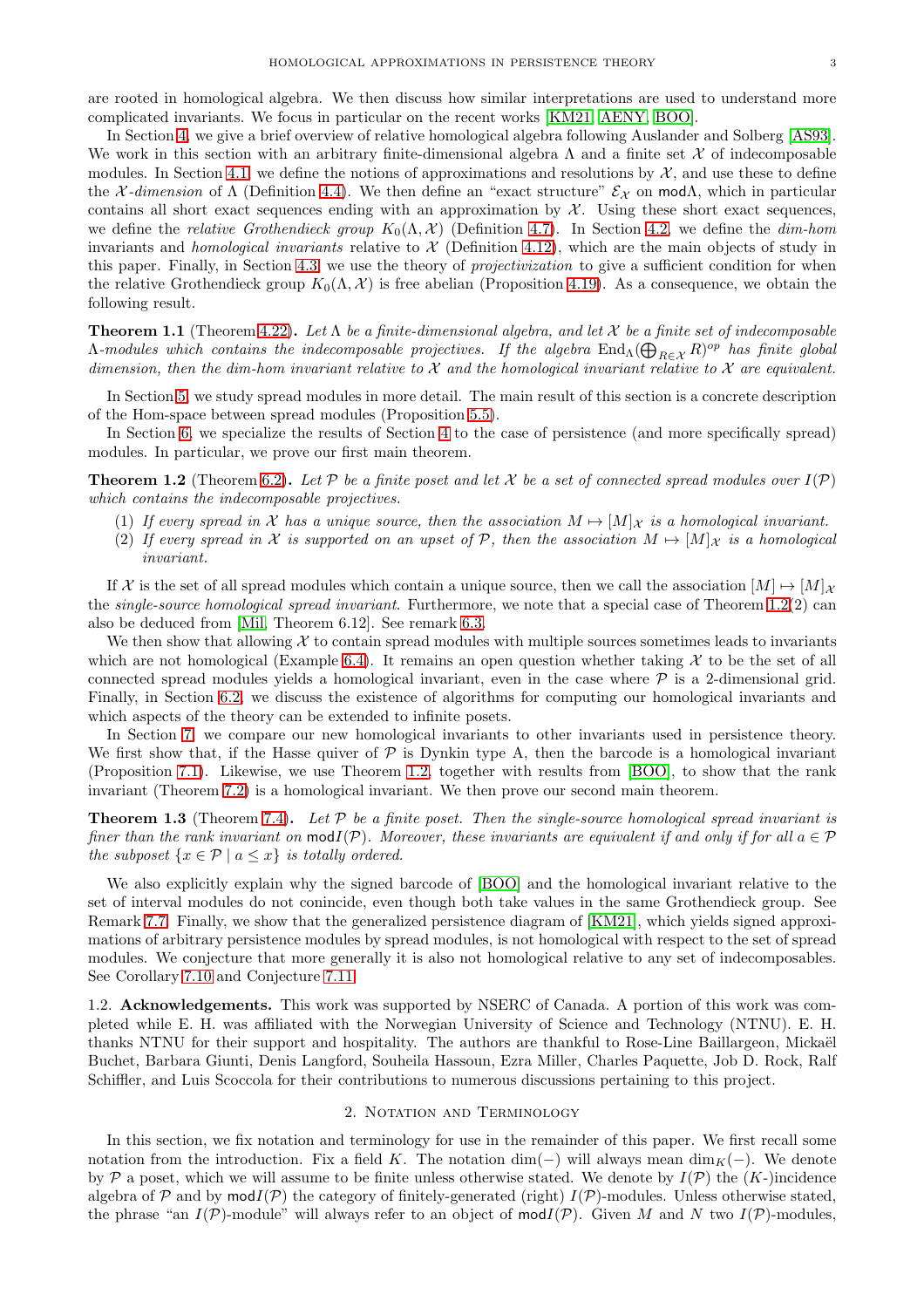a "morphism"  $f : M \to N$  refers to an  $I(\mathcal{P})$ -linear map. We denote by  $\text{Hom}_{I(\mathcal{P})}(M, N)$ , or just  $\text{Hom}(M, N)$ , the vector space of morphisms from  $M$  to  $N$ . In Section [4,](#page-8-0) we will work over an arbitrary finite-dimensional algebra, and thus the symbol  $I(\mathcal{P})$  will be replaced with  $\Lambda$  while maintaining our conventions.

We identify  $mod I(\mathcal{P})$  with the category of pointwise finite-dimensional (pwf) persistence modules over  $\mathcal{P}$ . That is, we consider a module  $M \in \text{mod} I(\mathcal{P})$  as a functor from  $\mathcal P$  to the category of finite-dimensional K-vector spaces. Given  $a \leq b \in \mathcal{P}$ , we denote by  $M(a)$  and  $M(a, b)$  the result of applying M to the object a and to the unique morphism  $a \to b$  in  $\mathcal{P}$ , respectively.

We adopt the common practice of identifying modules with their isomorphism classes. In particular, the term "subcategory" will always refer to a subcategory which is full and closed under isomorphism. Moreover, any use of the phrase "the set of —– modules" could more precisely be replaced with "the set of isomorphism classes of —– modules".

Given a set X of  $I(\mathcal{P})$ -modules, we denote by add $(\mathcal{X})$  the subcategory of mod $I(\mathcal{P})$  whose objects are (isomorphic to) finite direct sums of the objects in X. That is, a module M is in  $\text{add}(\mathcal{X})$  if and only if there is a finite subset  $\mathcal{Y} \subseteq \mathcal{X}$  and a tuple of natural numbers  $(n_R)_{R \in \mathcal{Y}}$  such that  $M \simeq \bigoplus_{R \in \mathcal{Y}} R^{(n_R)}$ . Note that by taking  $\mathcal{Y} = \emptyset$ , we have that  $0 \in \text{add}(\mathcal{X})$ . As an example, if X is the set of indecomposable projective  $I(\mathcal{P})$ -modules, then  $add(\mathcal{X})$  is the subcategory consisting of all projective  $I(\mathcal{P})$ -modules.

### <span id="page-3-2"></span>2.1. Spread modules.

In this section, we define a subclass of  $I(\mathcal{P})$ -modules which we refer to as *spread modules*. As we explain in Remark [2.5,](#page-4-0) these are often referred to as "interval modules" in the persistence theory literature. We will study this class of modules in more details in Section [5.](#page-13-0)

Let  $a \in \mathcal{P}$  and let  $B \subseteq \mathcal{P}$  be a set of incomparable elements. We say  $a \leq B$  (respectively  $a \geq B$ ) if there exists  $b \in B$  such that  $a \leq b$  (respectively  $a \geq b$ ). Sets of incomparable elements of P can then be partially ordered by the relation

$$
A \leq B \iff \forall_{a \in A} \forall_{b \in B} \ a \leq B \text{ and } A \leq b.
$$

Let Q be the Hasse quiver of P. We call  $[a, c] := \{b \mid a \le b \le c\}$  the *interval* from a to c. A subset S of P is called *connected* if it is a connected part of  $Q$ ; that is, there exist a non-oriented path between any two points of S. A subset S of P is called *convex* if for any pair  $(a, b) \in S$ ,  $[a, b] \subseteq S$ .

Clearly, intervals are connected and convex. We generalize the notion of interval with the following definition.

**Definition 2.1.** Let  $A, B \subseteq \mathcal{P}$  be two sets of incomparable elements with  $A \leq B$ . The spread from A to B is the subset

 $[A, B] := \{x \mid \text{there exists } a \in A, b \in B \text{ such that } a \leq x \leq b\}.$ 

We refer to A and B as the sets of *sources* and *targets* of  $[A, B]$ , respectively.

If  $A = \{a\}$  contains only a single element, we call  $[A, B]$  a *single-source spread* and write  $[a, B]$  in place of  $[\lbrace a \rbrace, B]$ . Single-target spreads are defined and notated analogously. Note that spreads which are both singlesource and single-target are precisely intervals. Spreads are also convex. Indeed, if  $x, z \in [A, B]$ , then there exist a and b such that  $a \leq x$  and  $z \leq b$ , so for any  $y \in [x, z]$ , we have  $a \leq x \leq y \leq z \leq b$ , showing it is convex. In fact, all finite convex subsets are spreads, as made precise in the following proposition.

<span id="page-3-1"></span>**Proposition 2.2.** Let X be a finite and convex subset of  $\mathcal{P}$ . Let A be the set of minimal elements of X and B be the set of maximal elements of X. Then  $X = [A, B]$ .

*Proof.* It is clear that A and B are sets of incomparable elements and that  $A \leq B$ . Now take  $y \in X$  to be neither maximal nor minimal. Then there exist elements in  $X$  that are respectively bigger and smaller than  $y$ , say  $x_1 \leq y \leq z_1$ . We then iteratively find bigger and smaller elements, obtaining a sequence

$$
x_n \le \dots \le x_1 \le y \le z_1 \le \dots \le z_m
$$

where  $x_n$  is minimal and  $z_m$  is maximal. This sequence must end in a finite number of steps because X is finite.  $\Box$ 

We also fix the following notation for convenience.

**Definition 2.3.** Let  $X \subseteq \mathcal{P}$  be a set of incomparable elements. By Proposition [2.2,](#page-3-1) the sets

$$
[-\infty, X] := \{ y \mid y \le X \} \qquad [X, \infty] := \{ y \mid X \le y \}
$$

are spreads. We call them downsets and upsets, respectively. Note that downsets are sometimes called "order ideals", and are characterized by being closed under taking predecessors. Likewise upsets are sometimes called "order filters", and are characterized by being closed under taking successors.

<span id="page-3-0"></span>**Definition 2.4.** Given a spread  $[A, B] \subseteq \mathcal{P}$ , we call spread module the persistence module  $M_{[A,B]}$  defined by

$$
M_{[A,B]}(p) = \begin{cases} K & \text{if } p \in [A,B] \\ 0 & \text{if } p \notin [A,B] \end{cases} \qquad M_{[A,B]}(p,q) = \begin{cases} 1_K & \text{if } p,q \in [A,B] \\ 0 & \text{else} \end{cases}
$$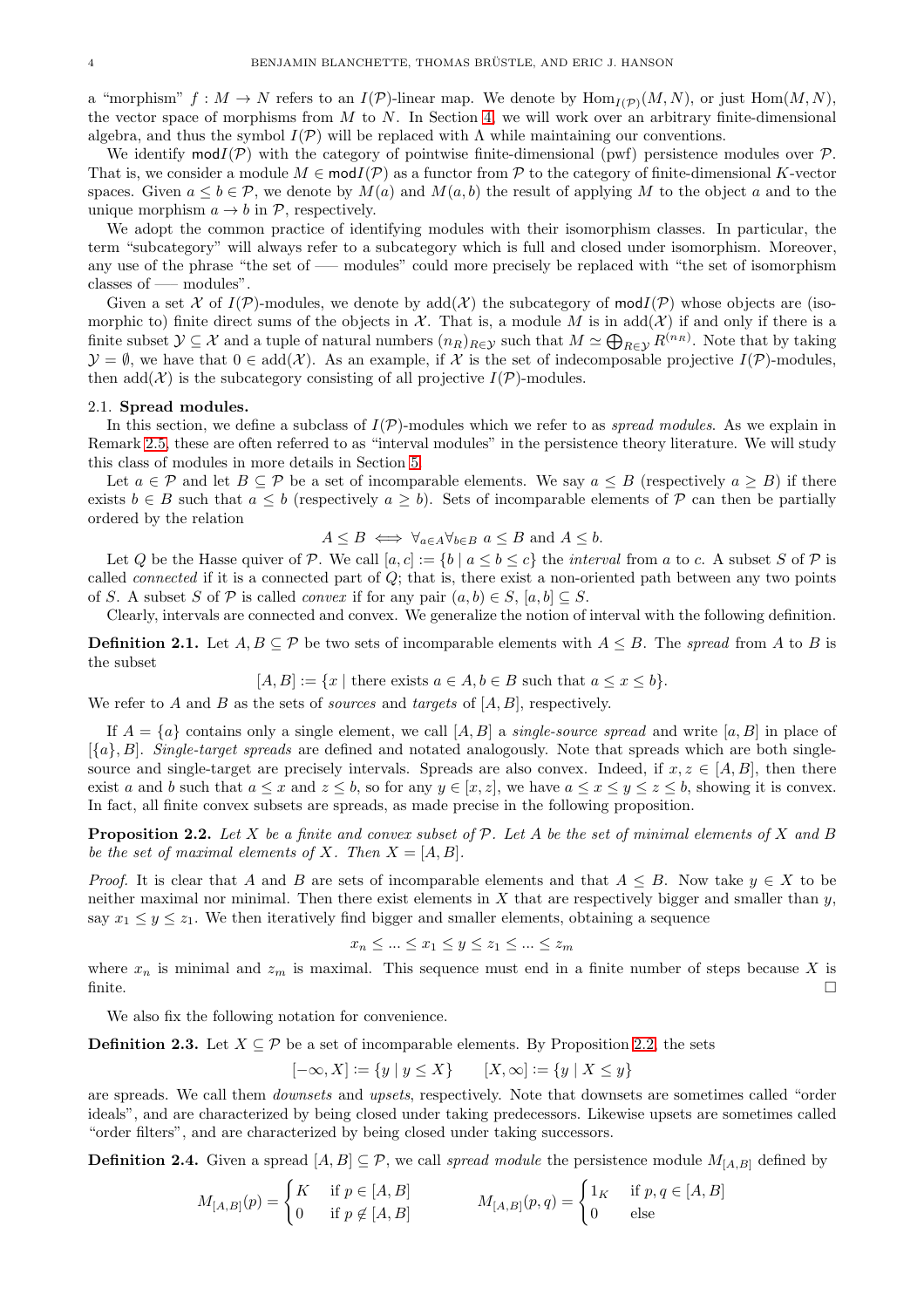If in addition  $|A| = 1 = |B|$ , we call  $M_{[A,B]}$  an interval module. We likewise define single-source spread modules, single-target spread modules, upset modules, and downset modules in the natural way.

<span id="page-4-0"></span>Remark 2.5. In much of the recent literature on persistence modules (e.g. [\[AENY,](#page-21-12) [ABE](#page-21-16)+22, [BOO\]](#page-21-11) and several others) the term "interval module" is used for what we have called a "spread module". This seems to be motivated by the fact that spread modules and interval modules coincide when  $P$  is totally ordered. We have chosen to instead differentiate between spread modules and interval modules to highlight the fact that spreads do not in general correspond to intervals in P.

The following are some important examples of spread modules.

### <span id="page-4-1"></span>Example 2.6.

- (1) All simple modules are interval modules. Indeed, let  $a \in \mathcal{P}$ . Then  $S_a := M_{[a,a]}$  is the simple module supported at  $a$ .
- (2) All indecomposable projective modules are upset modules. Indeed, for  $a \in \mathcal{P}$  we have that  $P_a := M_{[a,\infty]}$ is the projective cover of  $S_a$ . Symmetrically, indecomposable injective modules downset modules:  $I_a$  :=  $M_{[-\infty,a]}$  is the injective envelope of  $S_a$ .
- (3) If the Hasse quiver of  $P$  is Dynkin type A, then all indecomposable modules are spread modules. If moreover  $\mathcal P$  is totally ordered, then all indecomposable modules are interval modules.

**Remark 2.7.** The modules  $P_a$  in Example [2.6\(](#page-4-1)2) are sometimes referred to as "free persistence modules". This is because if  $\mathcal{P} = \mathbb{Z}^n$ , then the module  $P_a$  is a free *n*-graded module over  $K[x_1, \ldots, x_n]$ . See [\[CZ09,](#page-21-10) Section 4.2]. On the other hand,  $P_a$  is not free as an  $I(\mathcal{P})$ -module, so we have chosen not to use the word free in this context. See also [\[BM21,](#page-21-17) Section 6].

By construction, if M is a spread module, then dim  $M(a) \leq 1$  for all  $a \in \mathcal{P}$ . Modules with this property are sometimes called *thin*. Another motivation for studying spread modules is the following.

<span id="page-4-2"></span>**Theorem 2.8.** [\[ABE](#page-21-16)<sup>+</sup>22, Theorem 24] Suppose  $P = [0, a] \times [0, b] \subseteq \mathbb{Z}^2$  is a product of two finite totally ordered sets. Then every thin indecomposable module in  $mod I(\mathcal{P})$  is isomorphic to a spread module.

As previously mentioned, if  $P$  is totally ordered, then all indecomposable modules are spread modules. Theorem [2.8](#page-4-2) thus points towards a natural invariant: the multiplicity of thin modules in the direct sum decomposition. If the quiver of  $\mathcal P$  is Dynkin type A, this invariant is equivalent to the barcode. More generally, however, this invariant loses all information about any indecomposable direct summand which isn't thin. Nevertheless, in some applications, it looks like the proportion of non-thin factors is small, making this invariant somewhat valuable. See e.g. [\[EH16,](#page-21-18) Section 5] for further discussion.

An immediate consequence of Theorem [2.8](#page-4-2) is that, over these particular posets, thin indecomposable modules are uniquely determined by their support. For more general posets, however, there are thin indecomposables which are neither isomorphic to spread modules nor determined by their support, as seen in the following example.

**Example 2.9.** As in [\[Mil,](#page-22-6) Example 2.7], let  $P$  be the poset with Hasse diagram



Note that the incidence algebra  $I(\mathcal{P})$  is in this case a path algebra of type  $\widetilde{A}_3$ . Now for  $\lambda \in K$ , let  $N_\lambda$  be the following thin module.



It is well-known that each  $N_\lambda$  is indecomposable and that  $N_\lambda \simeq N_{\lambda'}$  if and only if  $\lambda = \lambda'$ . Moreover, we observe that  $N_\lambda$  is a spread module if and only if  $\lambda = 1$  (in which case we have  $N_\lambda = M_{\{1,2\},\{3,4\}}$ ). This shows that  $mod I(\mathcal{P})$  contains thin indecomposables which are neither isomorphic to spread modules nor determined by their support.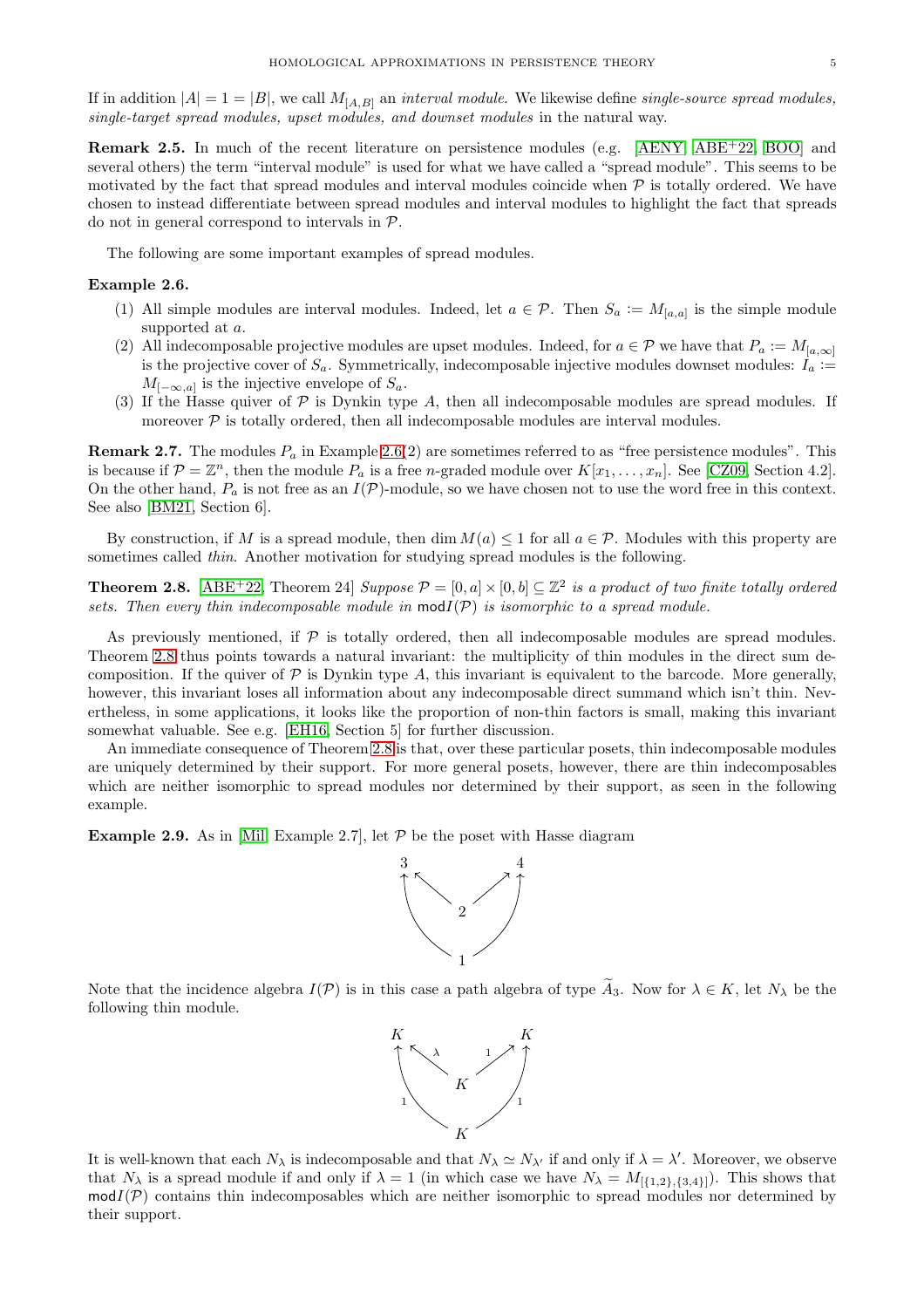### 3. Motivation and related invariants

<span id="page-5-0"></span>In this section, we examine many invariants from the literature and how the information they contain is interpreted. In particular, we highlight places where homological algebra can be used to clarify, complement, or expand existing frameworks. This section is not meant as a thorough treatise, but rather as motivation for studying the particular invariants we propose.

While we give formal definitions in Definition [4.10,](#page-10-0) we recall that an (additive) invariant is a map  $p$ :  $\text{mod } I(\mathcal{P}) \to \mathbb{Z}^n$  which is constant on isomorphism classes and satisfies  $p(M \oplus N) = p(M) + p(N)$ . Furthermore, we say that two invariants p and q are equivalent if  $p(M) = p(N)$  if and only if  $q(M) = q(N)$  for all  $M, N \in$  $modI(\mathcal{P})$ .

<span id="page-5-1"></span>3.1. The dimension vector/Hilbert function. We begin by overviewing many different ways that one may interpret the dimension vector. Recall that for a persistence module  $M$ , the dimension vector (or Hilbert function) is defined by

$$
\underline{\dim} M = (\dim M(a))_{a \in \mathcal{P}}.
$$

This invariant is often considered as taking values in the free abelian group with basis  $\mathcal{P}$ ; however, we can also see dimM as an element of the free abelian group with basis  $\{[S_\alpha] \mid a \in \mathcal{P}\}\$ . (Precisely, we are treating dimM as an element of the classical Grothendieck group of M. See Section [4.](#page-8-0)) The second choice highlights the fact that given a short exact sequence

$$
0\to L\to M\to N\to 0
$$

of persistence modules, one has that

$$
\underline{\dim}(M) = \underline{\dim}(L) + \underline{\dim}(N).
$$

In particular, the dimension vector  $\dim M$  and the multiset of composition factors for M uniquely determine one another. As a special case, we have that  $\dim(M \oplus N) = \dim(M) + \dim(N)$ ; that is, the dimension vector is an (additive) invariant.

We now turn towards understanding the dimension vector  $\underline{\dim}M$  using the projective modules  $P_a$ . To start with, recall the well known fact that for  $a \in \mathcal{P}$ , one has dim  $M(a) = \dim \text{Hom}_{I(\mathcal{P})}(P_a, M)$ . One may then see  $\dim M$  as counting the number of "test morphisms" from a set of well-understood modules (namely the indecomposable projectives). Moreover, if  $I(\mathcal{P})$  has finite global dimension, then there is a change of basis  $\sigma: \mathbb{Z}^{|\mathcal{P}|} \to \mathbb{Z}^{|\mathcal{P}|}$  which can be conceptualized as sending the free abelian group with basis  $\{S_a \mid a \in \mathcal{P}\}\$  to that with basis  $\{P_a \mid a \in \mathcal{P}\}\$ . Formally,  $\sigma$  is defined as the inverse of the *Cartan matrix* of  $I(\mathcal{P})$ . Since we are working over a poset algebra, this also coincides with the Möbius inversion formula. We will give further details in Section [4,](#page-8-0) but for the purpose of this section, the change of basis  $\sigma$  works as follows. Given an arbitrary projective module P, there is a unique direct sum decomposition  $P \simeq \bigoplus_{a \in \mathcal{P}} (P_a)^{r_a}$ . We then set  $[P] = \sum_{a \in \mathcal{P}} r_a[P_a]$ , where  $[P_a]$  is the basis element corresponding to  $P_a$ . Now given M an arbitrary persistence module, we choose a finite projective resolution

$$
P_m \to \cdots \to P_1 \to P_0 \to M.
$$

One then has  $\sigma(\underline{\dim}M) = \sum_{j=1}^m [P_j]$ . Taking this one step further, let us denote by  $[M]_a$  the coefficient of  $[P_a]$ in  $\sigma(\mathrm{dim}M)$ . Now define

$$
P_{+} = \bigoplus_{a:[M]_a>0} (P_a)^{[M]_a}, \qquad P_{-} = \bigoplus_{a:[M]_a<0} (P_a)^{-[M]_a}
$$

.

One may then consider the pair  $(P_+, P_-)$  as a "signed approximation" of M by the category of projective modules. Indeed, by applying  $\sigma^{-1}$ , we obtain the equation  $\underline{\dim}M = \underline{\dim}P_+ - \underline{\dim}P_-$ .

To summarize, we have the following ways to interpret the dimension vector  $\dim M$ :

- (1) as recording the dimensions of the vector spaces comprising M.
- (2) as recording the number of "test morphisms" from the indecomposable projectives to M.
- (3) as some data determined by a projective resolution of M.
- (4) as a "signed approximation" of  $M$  by the category of projective modules.

As we will see in Section [4,](#page-8-0) "the homological invariants" we introduce in this paper are readily given interpretations in the spirit (2), (3), and (4) above. In essence, we will enlarge the set of indecomposable projective modules to a larger set X of indecomposable  $I(\mathcal{P})$ -modules, typically a subset of the connected spread modules. This instantly gives rise to the invariant  $(\dim \text{Hom}_{I(\mathcal{P})}(R, M))_{R \in \mathcal{X}}$ , which can be seen as counting "test morphisms" from the objects in  $\mathcal X$  to  $M$ . For many choices of  $\mathcal X$ , this is equivalent to data coming from an " $\mathcal{X}$ -resolution" of M. As each step of such a resolution is an "approximation" in some precise sense, the result is readily interpreted as a "signed approximation" of M by  $\mathcal X$ . Finally, as made explicit in Proposition [5.1,](#page-13-1) it is also possible to understand our invariants more directly in the spirit of (1) above.

In the remainder of this section, we focus on many of the invariants which serve as motivation and background for our study. In particular, we emphasize existing works which yeilds interpretations in the spirt of  $(2)$ ,  $(3)$ ,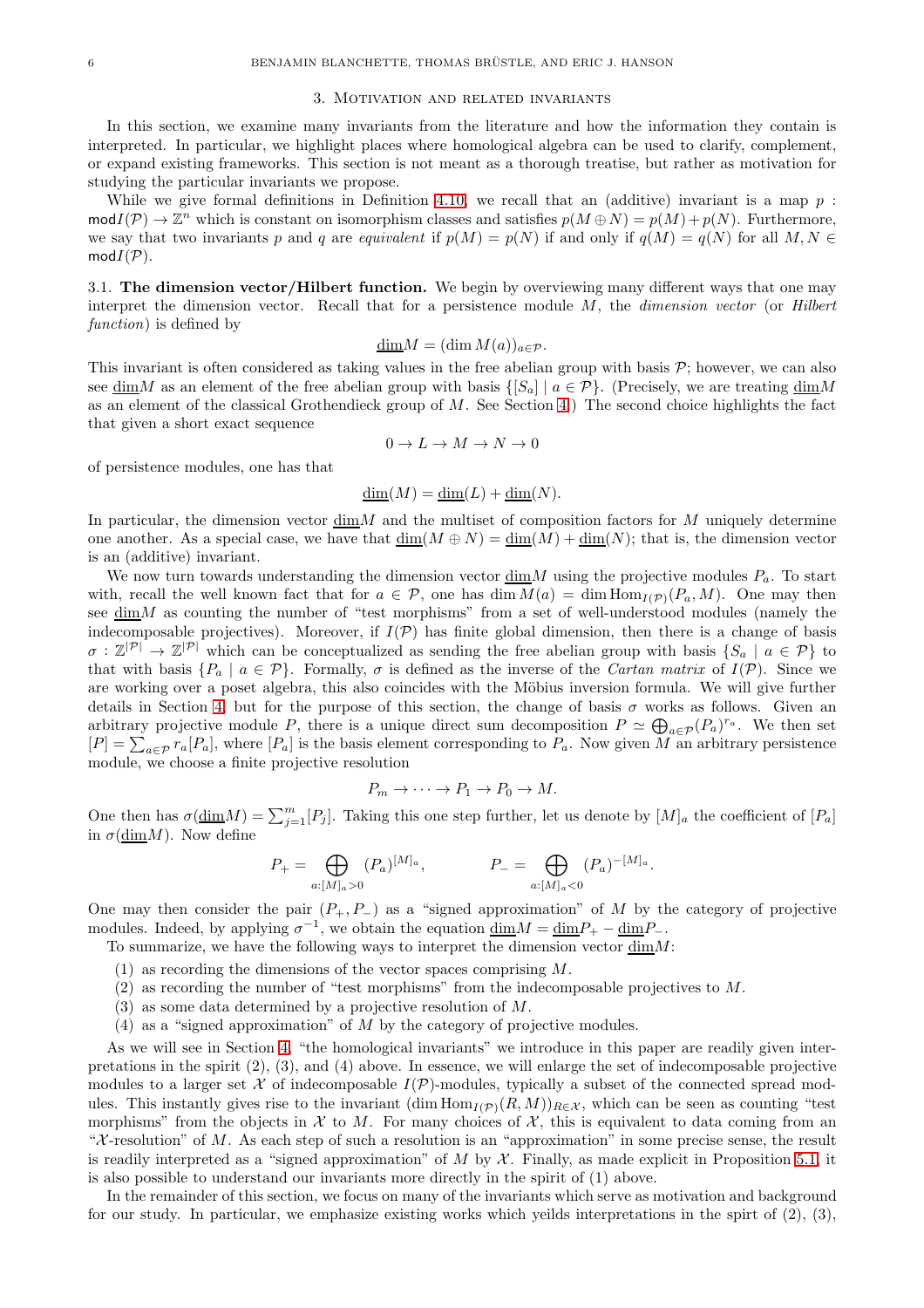and (4) above. We also discuss alternatively approaches to extracting data from a projective resolution, as these can also be readily applied to our new framework.

3.2. The rank invariant and its generalizations. Recall the definition of the rank invariant  $r \cdot k$ M from Equation [1.](#page-1-0) In this section, we explain various interpretations and generalizations of the rank invariant which have appeared in recent work.

The generalized rank invariant and compressed multiplicities. The rank invariant can be seen as associating one nonnegative integer<sup>[1](#page-6-0)</sup> to M for each interval  $I = [a, b] \subseteq \mathcal{P}$ . The recent works [\[KM21\]](#page-22-5) and [\[AENY\]](#page-21-12) both give alternative interpretations of these integers which extend naturally to allow one to consider subsets of  $P$  which are not intervals. This results in new invariants, known as the generalized rank invariant [\[KM21\]](#page-22-5) and compressed multiplicities [\[AENY\]](#page-21-12). We give a brief overview of these constructions.

**Remark 3.1.** In [\[KM21\]](#page-22-5), the authors work over general posets (without the assumption that  $|\mathcal{P}| < \infty$ ), but we keep the assumption that  $|\mathcal{P}| < \infty$  for simplicity. Moreover, they consider functors with target categories more general than  $\text{vec}(K)$ .

The definition that follows makes use of the categorical notions of limits and colimits. A brief explanation of these constructions can be found in [\[KM21,](#page-22-5) Appendix A].

**Definition 3.2.** Let M be a  $(\mathcal{P})$ -lpersistence module and let  $X \subseteq \mathcal{P}$ . We define a diagram  $M(X)$  in the category of finite-dimensional K-vector spaces as follows:

- The objects of  $M(X)$  are the vector spaces  $M(a)$  for  $a \in X$ .
- The morphisms of  $M(X)$  are the linear maps  $M(a, b)$  for  $a \leq b \in X$ .

Alternatively, one may view  $M(X)$  as the restriction of M to X. We denote by  $rk(M, X)$  the rank of the natural map from the limit of  $M(X)$  to the colimit of  $M(X)$ . We refer to rk $(M, X)$  as the X-rank of M. More generally, for R a subset of the power set  $2^{\mathcal{P}}$ , we define the R-rank of M to be  $\text{rk}(M,\mathcal{R}) := (\text{rk}(M,X))_{X \in \mathcal{R}}$ .

If  $X = [a, b]$  is an interval subset of P, then  $rk(M, X) = rk(M(a, b))$ . In particular, if I is the set of intervals in P, then  $rk(M, \mathcal{I}) = rk(M)$ . Motivated by this fact, Kim and Mémoli define the *generalized rank invariant* in [\[KM21\]](#page-22-5). This is precisely the invariant  $rk(M, \mathcal{R})$  for  $\mathcal{R}$  the set of "path connected" subsets of  $\mathcal{P}$ . In the subsequent works  $[DKM, KM]$  $[DKM, KM]$ , the set  $\mathcal R$  has been restricted to that of (all) connected spreads. More generally, in [\[BOO\]](#page-21-11), Botnan, Oppermann, and Oudot consider the invariants  $rk(M,\mathcal{R})$  where  $\mathcal R$  is any set of the connected spreads. (They actually work over posets which may not be finite and impose some conditions on these sets, but these conditions are always satisfied over finite posets.) In another recent work [\[AENY\]](#page-21-12), Asashiba, Escolar, Nakashima, and Yoshiwaki work exclusively with finite posets of the form  $[0, a] \times [0, b] \subseteq \mathbb{Z}^2$ . For every spread  $[A, B]$ , they introduce three invariants. It is shown in [\[KM\]](#page-22-7), using [\[CL18,](#page-21-5) Lemma 3.1], that the "total compression factor" of  $|AENY|$  is precisely  $rk(M, [A, B])$ . An analogous argument shows that the "sinksource compression factor" and "corner-complete compression factor" of  $[AENY]$  are both of the form  $rk(M, X)$ for some choice of X. For example, let  $[A, B] \subseteq \mathcal{P}$  be a connected spread. Then the invariant  $d^{ss}(M, [A, B])$ introduced in [\[AENY\]](#page-21-12) is precisely  $rk(M, A \cup B)$ .

Signed barcodes and Möbius inversion. In this section, we will discuss how Möbius inversion can be used to reinterpret the  $\mathcal{R}$ -rank invariants. We refer to [\[Sta11,](#page-22-2) Section 3.7] for the definition of Möbius inversion.

As previously mentioned, when  $P$  is totally ordered the (classical) rank invariant is equivalent to the barcode (see also Section [7.1](#page-18-1) for the formal statement). To unpack this fact, let us view the rank invariant and barcode as taking values in the free abelian groups whose bases are given by the sets of (i) interval subsets of  $P$  and (ii) interval modules over  $I(\mathcal{P})$ . Then Möbius inversion is a change of basis  $\sigma : \mathbb{Z}^{\binom{|\mathcal{P}|}{2}} \to \mathbb{Z}^{\binom{|\mathcal{P}|}{2}}$  which sends  $\underline{\text{rk}}(M)$ to the barcode of M. We emphasize that this change of basis is not the one that sends the interval  $[a, b]$  to the interval module  $M_{[a,b]}$ .

We now return to the case where  $\mathcal P$  is not totally ordered. As in the preceding section, let  $\mathcal R$  be a subset of the power set  $2^{\mathcal{P}}$ . Then  $\mathcal R$  is itself a poset under inclusion. We denote by  $\delta(M,\mathcal R)$  the result of applying the resulting Möbius inversion formula to the invariant  $rk(M, \mathcal{R})$ . Invariants obtained in this way are sometimes referred to as "generalized persistence diagrams". See e.g. [\[Pat18,](#page-22-8) [KM21,](#page-22-5) [MP22,](#page-22-9) [BBE22,](#page-21-20) [AENY,](#page-21-12) [BE,](#page-21-21) [BOO\]](#page-21-11).

In [\[KM21\]](#page-22-5), [\[BOO\]](#page-21-11), and [\[AENY\]](#page-21-12), the invariants  $\delta(M, \mathcal{R})$  are considered for the choices of  $\mathcal{R}$  (and generality of poset) discussed in the previous section. To better understand these invariants, given a set  $R$  of connected spreads, we denote  $\mathcal{M}(\mathcal{R}) = \{[M_{[A,B]}] | [A,B] \in \mathcal{R}\}$ . In all three works, the invariant  $\delta(M,\mathcal{R})$  is considered as taking values in the free abelian group which has  $\mathcal{M}(\mathcal{R})$  as a basis<sup>[2](#page-6-1)</sup>. It is then shown that for any  $[A, B] \in \mathcal{R}$ 

<span id="page-6-0"></span><sup>&</sup>lt;sup>1</sup>We recall that we are using the term "interval" in its classical order-theoretic sense. This is different from the definition used in [\[KM21\]](#page-22-5).

<span id="page-6-1"></span> $^{2}$ To be precise, we note that the Möbius inversion procedures for the "corner-complete" and "sink-source" invariants of [\[AENY\]](#page-21-12) are done using connected spreads. Since these invariants are both of the form  $rk(M, \mathcal{R})$  for sets R which contain non-spreads, the Möbius inversion procedue described here would lead to a different result. Nevertheless, the resulting invariants would still be equivalent since Möbius inversion is an invertible procedure.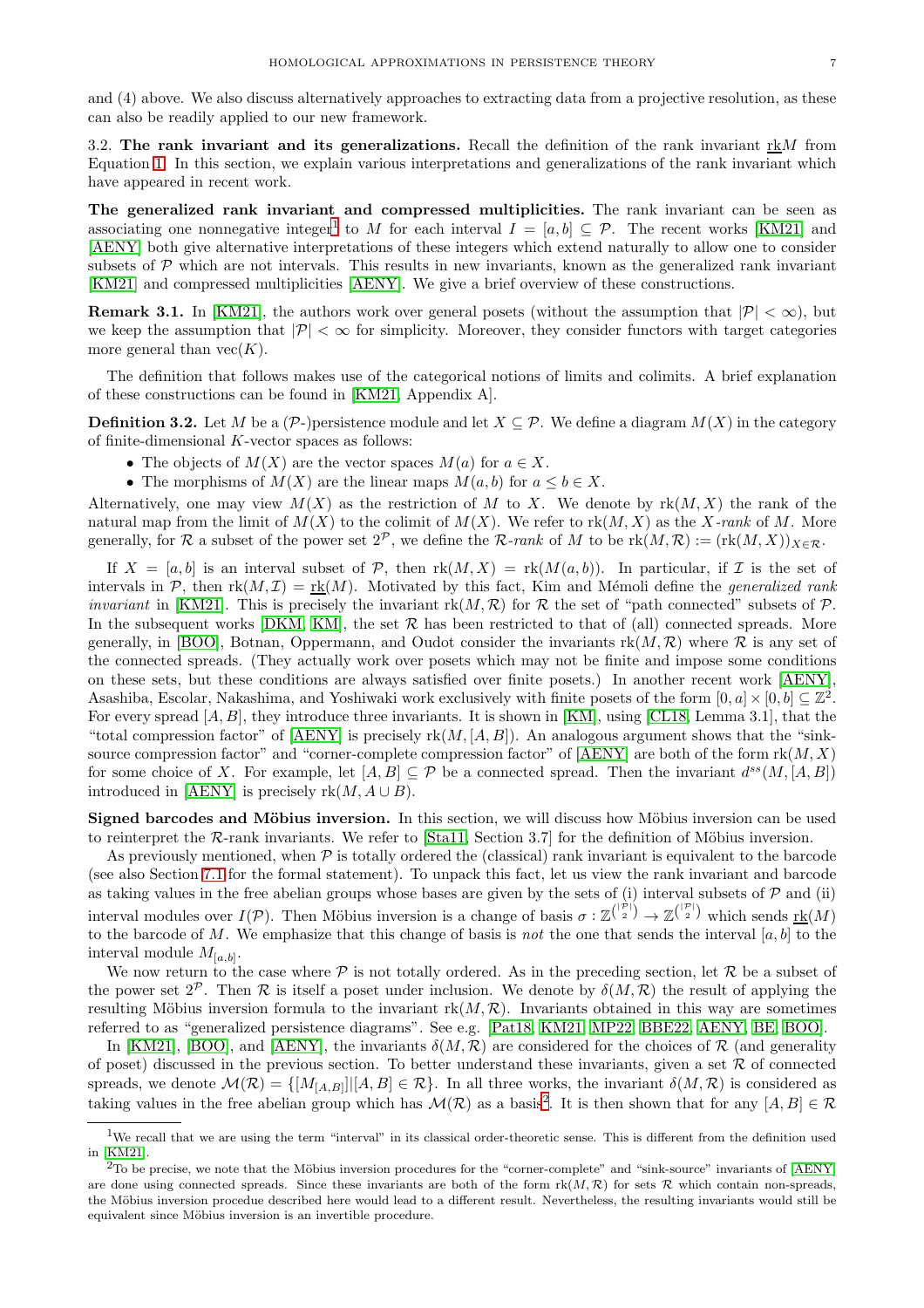one has  $\delta(M_{[A,B]},\mathcal{R})=[M_{[A,B]}].$  Due to this fact, one can interpret these particular invariants as "signed" approximations" by spread modules. The word "signed" here refers to the fact that some of the coefficients of  $\delta(M, \mathcal{R})$  may be negative.

Finally, for  $[A, B] \in \mathcal{R}$ , let us denote by  $r_{[A,B]}$  the coefficient of  $[M_{[A,B]}]$  in  $\delta(M,\mathcal{R})$ . Now define

$$
M_{+} = \bigoplus_{[A,B]:r_{[A,B]}>0} (M_{[A,B]})^{r(M,[A,B])}, \qquad \qquad M_{-} = \bigoplus_{[A,B]:r_{[A,B]}<0} (M_{[A,B]})^{-r(M,[A,B])}
$$

.

By applying the inverse Möbius inversion formula, one then obtains the equation  $rk(M,\mathcal{R}) = rk(M_+,\mathcal{R})$  $rk(M_-, \mathcal{R})$ . See [\[BOO,](#page-21-11) Theorem 2.5], where the pair  $(M_+, M_-)$  is referred to as a "signed rank decomposition". In the special case that  $\mathcal{R} = \mathcal{I}$  is the set of intervals, we recall that  $rk(M,\mathcal{I}) = rk(M)$ . In this case, the pair  $(M_+, M_-)$  admits a visual interpretation called the "signed barcode". See [\[BOO,](#page-21-11) Section 6].

To summarize, there has been a large amount of recent work aimed at turning the  $\mathcal{R}$ -rank invariants  $rk(M,\mathcal{R})$ into signed approximations  $\delta(M, \mathcal{R})$  by spread modules. One of our goals is to examine if and when these coincide with the homological notion of a (signed) approximation by spread modules, as defined in Section [4.](#page-8-0) For the (classical) rank invariant, [\[BOO\]](#page-21-11) has already given an affirmative answer to this question, which we will now explain.

Test morphisms and exact structures. In  $[BOO]$ , the authors consider a set  $H$  of spreads called *hooks*. (See Section [7.2](#page-18-4) for the definition.) They then show that the rank invariant  $rk(M)$  is equivalent to the (dim-hom) invariant  $(\dim_K \text{Hom}_I(\mathcal{P})(H, M))_{H \in \mathcal{H}}$ . In other words, the rank invariant can be seen as recording the number of "test morphisms" from the hook modules to M.

It is further shown that the hook modules are precisely the indecomposable "relative projective" modules for some exact structure on  $mod I(\mathcal{P})$ . We will discuss exact structures in more detail in Section [4.](#page-8-0) For the purposes of motivation, this amounts to choosing a subset of short exact sequences in  $modI(\mathcal{P})$  which are deemed "admissible". In [\[BOO\]](#page-21-11), these are the short exact sequences  $0 \to L \to M \to N \to 0$  for which  $r_{\text{rk}}(M) = r_{\text{rk}}(L) + r_{\text{rk}}(N)$ . As a consequence of our Theorem [7.4,](#page-19-1) this means that the rank invariant is equivalent to a "signed approximation" by hook modules in the homological algebra sense. In other words, the rank invariant is a "homological invariant" as defined in Definition [4.12.](#page-11-0) In Section [7.2,](#page-18-4) we more carefully examine how this compares to the signed approximation coming from the invariant  $\delta(M, \mathcal{H})$ .

3.3. Generalized Betti numbers and g-vectors. As the dimension vector can be derived from the data of a projective resolution, so too can homological invariants be derived from the data of a "relative projective resolution". In our discussion of the dimension vector, this is done by taking the signed sum of the terms which appear in the resolution. However, this is not the only way to turn the data of a resolution into a vector which is readily usable in machine learning. We will briefly explain some of the alternative vectorization methods, all of which can be used in a straightfoward manner for our relative homological algebra framework.

Let M be an  $I(\mathcal{P})$ -module and assume it admits a finite projective resolution

$$
P_m \xrightarrow{f_m} \cdots \xrightarrow{f_2} P_1 \xrightarrow{f_1} P_0 \xrightarrow{f_0} M.
$$

We will further assume that this projective resolution is taken to be "minimal", meaning that each map  $f_k$  is the projective cover of ker( $f_{k-1}$ ). For  $a \in \mathcal{P}$ , and  $k \in \{0, ..., m\}$ , we denote by  $r_{k,a}$  the multiplicity of  $P_a$  as a direct summand of  $P_k$ . Each  $r_{k,a}$  can the be seen as an invariant of M, and in particular each tuple  $(r_{k,a})_{a\in\mathcal{P}}$ is referred to as the k-th generalized Betti numbers of  $M$ . This is a straightforward analog of classical Betti numbers, where one records the multiplicities of free modules in a free resolution.

We recall that the dimension vector can be recovered from the generalized Betti numbers. Indeed, the dimension vector  $\underline{\dim}M$  is then (equivalent to)  $\sum_{k=0}^{m}\sum_{a\in\mathcal{P}}r_{k,a}[P_a]$ , where  $[P_a]$  is the basis element associated to  $P_a$ . This means that the generalized Betti numbers contain more information than the dimension vector. On the other hand, we caution that, unlike the dimension vector, the generalized Betti numbers require the assumption that our chosen projective resolution is minimal. Without this, they will no longer be well-defined.

Especially in cases where an algebra has infinite global dimension, one may also record only the first  $k$ generalized Betti numbers for some choice of k. This is related to the concept of "g-vectors" from representation theory. Given a module M, its g-vector is by definition  $(r_{0,a} - r_{1,a})_{a \in \mathcal{P}}$ . This invariant is particularly important to the concepts of cluster algebras [\[FZ07\]](#page-21-22),  $\tau$ -tilting theory [\[AIR14\]](#page-21-23), and stability conditions [\[Kin94\]](#page-22-10).

3.4. Amplitudes and a view towards stability. We conclude our motivation section with a brief discussion of stability. In this paper, we primarily discuss invariants as a tool for determining whether two persistence modules belong to the same isomorphism class. However, in applications, one is often interested in whether two persistence modules are derived from similar data (or from similar filtrations of topological spaces). In order for invariants to be useful for this purpose, one turns to *stability*. Given an invariant p, the key idea is to define a meaningful notion of distance on the output space of  $p$ . Informally, one then says that  $p$  is stable if given two "similar" persistence modules M and N, one has that the distance between  $p(M)$  and  $p(N)$  is sufficiently small.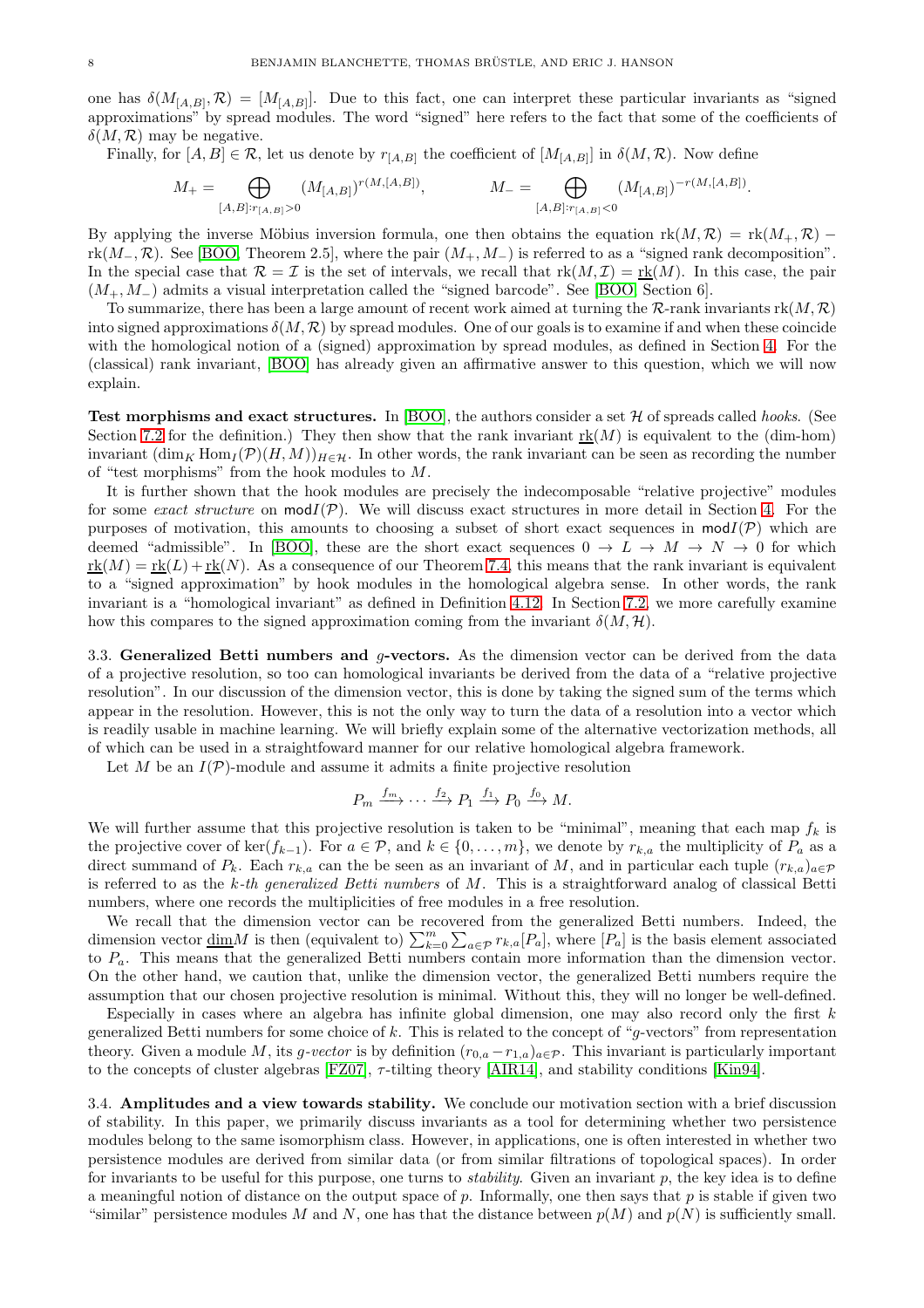After the first version of this manuscript was posted to arXiv, Oudot and Scoccola proved a stability result for certain invariants coming from exact structures [\[OS,](#page-22-11) Theorem 26]. Their result is proven with respect to the "Bottleneck dissimilarity function" for finitely presented  $\mathbb{R}^n$ -persistence modules. Another place one may turn to look for stability results is the recent work of Giunti, Nolan, Otter, and Waas on amplitudes and their stability [\[GNOW\]](#page-21-24). Amplitudes are Z-valued invariants which are defined for any abelian category, and are characterized by how they behave with respect to short exact sequences. One could readily adapt this definition to the generality of exact categories by considering only those short exact sequences which are deemed "admissible". It remains an open question to determine whether such a modification could be used to prove stability results for the invariants introduced in this paper.

## 4. Relative homological algebra

<span id="page-8-0"></span>The purpose of this section is to provide background on relative homological algebra and relative Grothendieck groups. We largely follow the setup of Auslander and Solberg [\[AS93\]](#page-21-13). As these results are fully general, throughout this section we will work over a finite-dimensional K-algebra Λ and assume only (i) that Λ is basic and (ii) that every simple  $\Lambda$ -module is 1-dimensional over K. Nevertheless, we note that the incidence algebras  $I(\mathcal{P})$  satisfy both (i) and (ii), and so readers interested mainly in applications to persistence theory can safely replace  $\Lambda$  with  $I(\mathcal{P})$ .

The assumptions (i) and (ii) are made to facilitate the discussion of the dimension vector in the sequel. We recall its more general definition now.

**Definition 4.1.** Let U be the set of indecomposable projective Λ-modules, and let  $M \in \text{mod}\Lambda$ . Then the dimension vector of M is

# $\underline{\dim}M := (\dim_K \operatorname{Hom}_\Lambda(P,M))_{P \in \mathcal{U}}.$

Alternatively, the assumptions (i) and (ii) are equivalent to the existence of finite quiver  $Q$  such that  $\Lambda$ is a quotient of the path algebra KQ be an admissible ideal. In particular, every module  $M \in \text{mod}\Lambda$  can be considered as a representation of Q analogously to the way an  $I(\mathcal{P})$ -module is seen as a functor from P. For each vertex v of Q, we denote by  $M(v)$  the vector space at vertex v arising from viewing M in this way. There is then a bijection  $\sigma$  from U to the set of vertices of Q such that for all  $P \in U$  one has  $\dim_K M(\sigma(P)) = \dim_K \text{Hom}_\Lambda(P, M).$ 

<span id="page-8-1"></span>4.1. Approximations, exact structures, and Grothendieck groups. Let  $\mathcal X$  be a finite set of indecomposable modules, and let M be an arbitrary module. We recall that  $add(\mathcal{X})$  is the subcategory of modΛ consisting of all finite direct sums (including the empty direct sum) of modules in X. We say a morphism  $f: R \to M$ , where  $R \in \text{add}(\mathcal{X})$ , is a (right) X-approximation if every morphism  $R' \to M$  with  $R' \in \text{add}(\mathcal{X})$  factors through f. Since we have assumed  $\mathcal X$  to be finite, such a morphism is guaranteed to exist. We call f a minimal approximation by X if for all  $g: R \to R$  such that  $f \circ g = f$ , the endomorphism g is an isomorphism. This is equivalent for asking the domain of f to have the minimum possible number of direct summands.

The following lemma is crucial to the remainder of our setup.

<span id="page-8-3"></span>**Lemma 4.2.** Suppose X contains all of the indecomposable projective modules and let  $f: R \to M$  be an approximation by  $X$ . Then  $f$  is an epimorphism.

*Proof.* Let  $q : P \to M$  be the projective cover of M. By assumption,  $P \in \text{add}(\mathcal{X})$ , so there exists  $q : P \to R$ such that  $q = f \circ q$ . Since q is an epimorphism, this implies that f is an epimorphism as well.

We now consider two examples. Note in particular that Example [4.3\(](#page-8-2)2) below shows that there may exist epimorphisms from add( $\mathcal{X}$ ) to M which are not X-approximations.

# <span id="page-8-2"></span>Example 4.3.

- (1) If X consists only of the indecomposable projectives, then any epimorphism  $f : R \to M$  with  $R \in \text{add}(\mathcal{X})$ is an X-approximation. Indeed, any morphism  $g: R' \to M$  with  $R' \in \text{add}(\mathcal{X})$  will factor through f by the definition of projective. Moreover, such an epimorphism  $f$  will be minimal if and only if it is the projective cover of M.
- (2) Let  $\Lambda = K(1 \rightarrow 2)$ . Then mod $\Lambda$  contains three indecomposable modules: the projective-injective  $P_1$ , the simple-projective  $P_2$ , and the simple-injective  $S_1$ . Let  $\mathcal{X} = \{P_1, P_2, S_1\}$ . Then the identity  $S_1 \to S_1$ is an X-approximation which does not factor through the projective cover  $P_1 \rightarrow S_1$ . This shows that the projective cover  $P_1 \rightarrow S_1$ , which is an epimorphism from add( $\chi$ ), is not an  $\chi$ -approximation.

We will assume from now on that X contains all of the indecomposable projectives. In light of the previous lemma, we can then consider an analogue of a projective resolution of M, formed by taking approximations by X at each step. This yields the following diagram, where each  $p_j$  is an approximation by X and  $q_j = i_{j-1} \circ p_j$ for every  $i$ .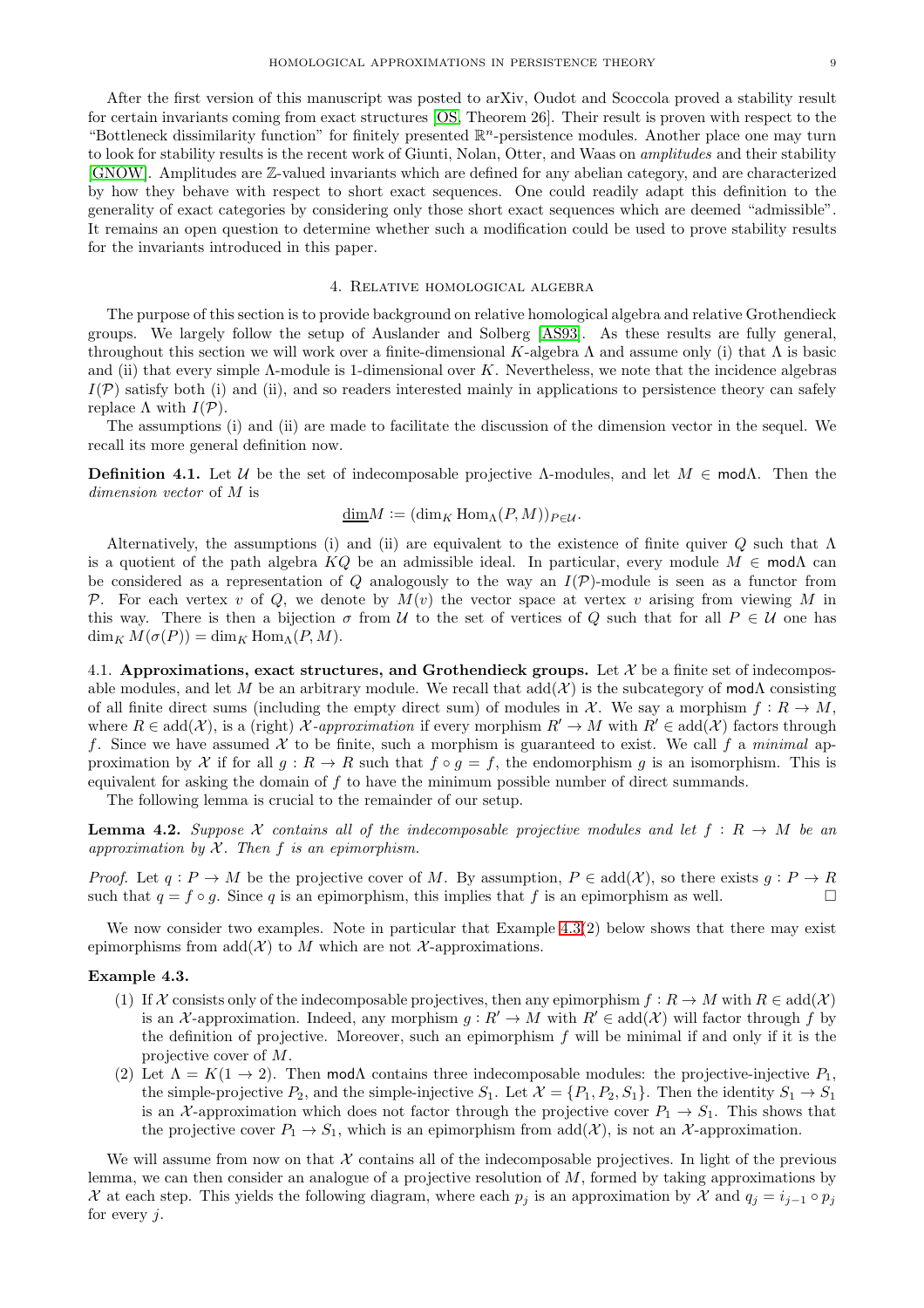

The first row of this diagram is exact by definition, and is called a resolution of M by X or X-resolution. If every  $p_i$  is a minimal approximation, then the resolution itself is called minimal. We then have the following definitions (see [\[EJ00,](#page-21-25) Section 8.4]).

# <span id="page-9-0"></span>Definition 4.4.

- (1) Let  $M \in \text{mod}\Lambda$  and let  $R_{\bullet}$  be a minimal resolution of M by X. The X-dimension of M is then defined as  $\min(\{j \mid R_{j+1} = 0\} \cup \{\infty\}).$
- (2) The  $\mathcal X$ -dimension of  $\Lambda$  is defined to be the supremum over  $M \in \mathsf{mod}\Lambda$  of the  $\mathcal X$ -dimension of M.
- (3) If there exists a module of infinite X-dimension, we say the X-dimension of  $\Lambda$  is properly infinite. On the other hand, if the X-dimension of  $\Lambda$  is infinity but every  $M \in \mathsf{mod}\Lambda$  has finite X-dimension, we say that the  $\mathcal{X}$ -dimension of  $\Lambda$  is *effectively infinite*.

### Remark 4.5.

- (1) If X contains only the indecomposable projectives, the X-dimensions of a module M and of the algebra  $\Lambda$ coincide with the projective dimension and global dimension, respectively. In this case, it is well-known that algebras with effectively infinite  $\mathcal{X}$ -dimension do not exist.
- (2) The relationship between the projective dimension and  $\mathcal{X}$ -dimension of a module, and by extension between the global dimension and  $\mathcal{X}$ -dimension of an algebra, is not clear. For example, in the setup of Example [4.3,](#page-8-2) the projective dimension of  $S_1$  is 1, while its X-dimension is 0. On the other hand, in Example [6.4](#page-16-3) we give an example of a module with projective dimension 1 and infinite  $\mathcal{X}$ -dimension. One way to explain this discrepancy is that as we increase the size of  $\mathcal{X}$ , we have both added more modules with which to form  $\mathcal{X}$ -approximations, but also added more maps which need to factor through these approximations.

Now let  $\mathcal{E}_{\text{max}}$  be the class of short exact sequences in modΛ. We then denote

$$
\mathcal{E}_{\mathcal{X}} = \left\{ \left( 0 \to M \xrightarrow{f} N \xrightarrow{g} L \to 0 \right) \in \mathcal{E}_{max} \mid (\forall R \in \mathcal{X}) \text{ Hom}(R, g) \text{ is surjective} \right\}.
$$

Equivalently, the short exact sequences in  $\mathcal{E}_{\mathcal{X}}$  are precisely those on which the functor Hom( $R, -$ ) is exact for all  $R \in \mathcal{X}$ .

It is shown in [\[DRSS99\]](#page-21-26) that  $\mathcal{E}_{\chi}$  gives an *exact structure* on mod $\Lambda$ . Readers are referred to [Bü11] for more information on exact structures. In the present paper we will only use the following straightforward facts about  $\mathcal{E}_{\mathcal{X}}$ .

## <span id="page-9-2"></span>Proposition 4.6.

(1) Let  $0 \to M \to N \to L \to 0$  be an exact sequence in  $\mathcal{E}_{\mathcal{X}}$ . Then

$$
\dim \text{Hom}(R, N) = \dim \text{Hom}(R, L) + \dim \text{Hom}(R, M)
$$

for all  $R \in \text{add}(\mathcal{X})$ .

(2) Let  $f: R \to M$  be an approximation of some module M by X. Then

$$
0 \to \ker(f) \to R \xrightarrow{f} M \to 0
$$

is in  $\mathcal{E}_{\chi}$ . Moreover,  $\mathcal{E}_{\chi}$  is the smallest exact structure which contains all such short exact sequences.

(3) Every split short exact sequence is included in  $\mathcal{E}_{\chi}$ .

Bearing this result in mind, we are prepared for the main definition of this section.

## <span id="page-9-1"></span>Definition 4.7.

(1) Let F be the free abelian group generated by the symbols  $[M]$  for every isomorphism class of  $M \in \text{mod}\Lambda$ . Denote by  $H_{\mathcal{X}}$  the subgroup generated by the collection

 $\{ [M] - [N] + [L] \}$  there exists a short exact sequence  $0 \to M \to N \to L \to 0$  in  $\mathcal{E}_{\mathcal{X}}$ .

The quotient group  $K_0(\Lambda, \mathcal{X}) := F/H_{\mathcal{X}}$  is called the *Grothendieck group* of  $\Lambda$  relative to  $\mathcal{X}$ .

(2) Given  $M \in \text{mod}\Lambda$ , we denote by  $[M]_{\mathcal{X}}$  (or just  $[M]$  if the set X is clear from context) the representative of M in the Grothendieck group  $K_0(\Lambda, \mathcal{X})$ .

Before proceeding, we highlight two important examples of relative Grothendieck groups.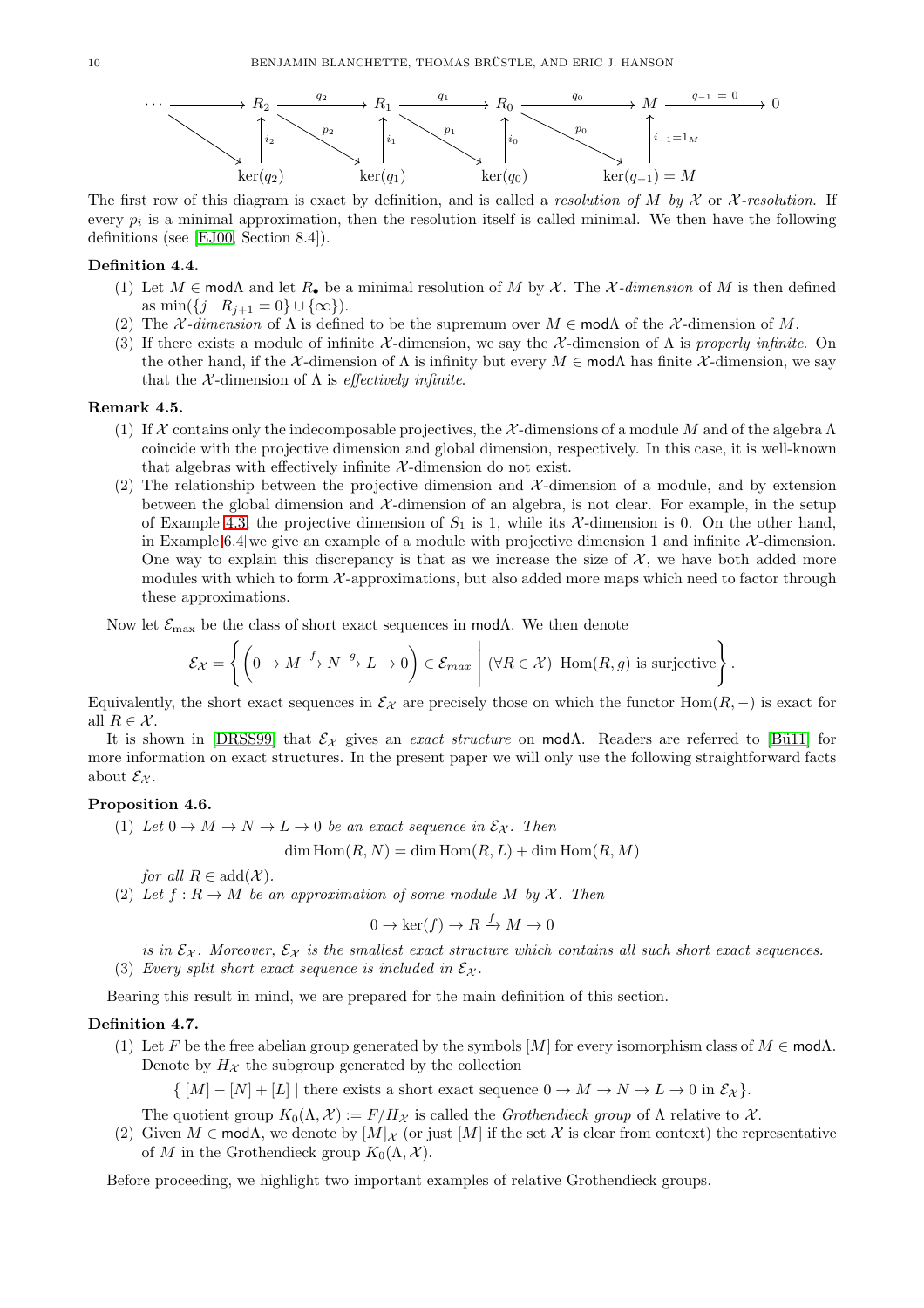# Example 4.8.

- (1) Let X be the set of indecomposable projective modules. Then  $\mathcal{E}_{\chi} = \mathcal{E}_{max}$  contains all short exact sequences. In this case, we call  $K_0(\Lambda) := K_0(\Lambda, \mathcal{X})$  the *classical Grothendieck group*. This group has a basis given by the simple modules. By our assumptions (i) and (ii) from the beginning of the Section [4,](#page-8-0) we can identify  $[M] \in K_0(\Lambda)$  with the dimension vector of M using this basis. If in addition we assume that the global dimension of  $\Lambda$  is finite, then  $K_0(\Lambda)$  also has a dual basis given by  $\mathcal X$ .
- (2) Let  $\mathcal X$  be the set of all indecomposable  $\Lambda$ -modules. While this will generally not be a finite set, much of the theory developed in this section still applies. In particular, the exact structure  $\mathcal{E}_{\chi}$  contains only the split short exact sequences. This exact structure is often denoted  $\mathcal{E}_{min}$ , and the corresponding relative Grothendieck group is often denoted  $K_0^{split}(\Lambda) := K_0(\Lambda, \mathcal{E}_{min})$ . This is the free abelian group with basis the set of isomorphism classes of indecomposable  $\Lambda$ -modules. That is, given a module  $M \in \text{mod}\Lambda$ , the data  $[M] \in K_0^{split}(\Lambda)$  is equivalent to the direct sum decomposition of M. In particular, the isomorphism class of  $M$  is uniquely determined by  $[M]$ .

<span id="page-10-3"></span>**Proposition 4.9.** If the X-dimension of  $\Lambda$  is not properly infinite, the Grothendieck group  $K_0(\Lambda, \mathcal{X})$  is free abelian with basis  $\{[R] | R \in \mathcal{X}\}\$ . In particular,  $K_0(\Lambda, \mathcal{X}) \simeq \mathbb{Z}^{|\mathcal{X}|}$ .

Proof. Let  $M \in \text{mod}\Lambda$  and choose a finite X-resolution  $0 \to R_n \xrightarrow{q_n} \cdots \xrightarrow{q_2} R_1 \xrightarrow{q_1} R_0 \xrightarrow{q_0} M \to 0$ . We can extract short exact sequences

$$
0 \to \ker(q_i) \hookrightarrow R_i \to \ker(q_{i+1}) \to 0.
$$

Each of these short exact sequences is in  $\mathcal{E}_{\mathcal{X}}$  by Proposition [4.6.](#page-9-2) So, in the Grothendieck group,  $[R_i]$  =  $[\ker(q_i)] + [\ker(q_{i+1})]$  for all i. This yields

$$
[M] = [R_0] - [\ker(q_0)]
$$
  
=  $[R_0] - ([R_1] - [\ker(q_1)])$   
=  $[R_0] - [R_1] + ([R_2] - [\ker(q_2)])$   
= ...  
=  $\sum_{i=0}^{n} (-1)^i [R_i],$ 

where each  $R_i$  is in add( $\mathcal{X}$ ). This shows  $\{[R] | R \in \mathcal{X}\}$  generates the Grothendieck group.

It remains to show that  $K_0(\Lambda, \mathcal{X}) = \langle [R] \rangle_{R \in \mathcal{X}}$  is free abelian. To see this, we recall that the short exact sequences ending in an X-approximation generate the subgroup  $H_X$  defining  $K_0(\Lambda, \mathcal{X})$ . See Definition [4.7](#page-9-1) and [\[AS93\]](#page-21-13). Moreover, given  $R \in \text{add}(\mathcal{X})$ , the identity  $R \to R$  is a minimal X-approximation. Together, these facts imply that every exact sequence generating  $H_X$  on the subcategory add(X) is split. This concludes the  $\Box$ 

<span id="page-10-1"></span>4.2. Homological and dim-hom invariants. In this section, we define dim-hom invariants and homological invariants. In order to make these definitions precise, we first formalize what we mean by an invariant, as outlined in the introduction.

### <span id="page-10-0"></span>Definition 4.10.

- (1) An *invariant* is a surjective group homomorphism  $p: K_0^{split}(\Lambda) \to \mathbb{Z}^n$  for some  $n \in \mathbb{N}$ . We call n the rank of the invariant p.
- (2) Given p and q two invariants, we say that p is finer than q if ker  $p \subseteq \text{ker } q$ . Likewise, we say that p is equivalent to q if ker  $p = \text{ker } q$ . In particular, p is finer than q if and only if  $q(M) = q(N)$  implies  $p(M) = p(N).$

To study different types of invariants we consider inclusions of exact structures, see [\[BHLR20\]](#page-21-28). We need in particular the following lemma.

<span id="page-10-2"></span>**Lemma 4.11.** Let X and Y be finite sets of indecomposable modules which contain the indecomposable projectives, and suppose that  $\mathcal{X} \subseteq \mathcal{Y}$ . Then there is a well-defined quotient map  $p : K_0(\Lambda, \mathcal{Y}) \to K_0(\Lambda, \mathcal{X})$ .

*Proof.* It is immediate from the definitions of  $\mathcal{E}_{\chi}$  and  $\mathcal{E}_{\chi}$  that  $\mathcal{E}_{\chi} \subseteq \mathcal{E}_{\chi}$ . The result then follows immediately from the definitions of  $K_0(\Lambda, \mathcal{X})$  and  $K_0(\Lambda, \mathcal{Y})$ .

We note that, even if modΛ contains infinitely many indecomposable objects, the statement and proof of Lemma [4.11](#page-10-2) can be adapted to allow one to take  $\mathcal X$  to be the set of all indecomposable modules. Thus for any finite set  $\mathcal Y$  of indecomposable modules containing the indecomposable projectives, we have that  $K_0(\Lambda, \mathcal Y)$  is a quotient of  $K_0^{split}(\Lambda)$ . This leads to the following definition.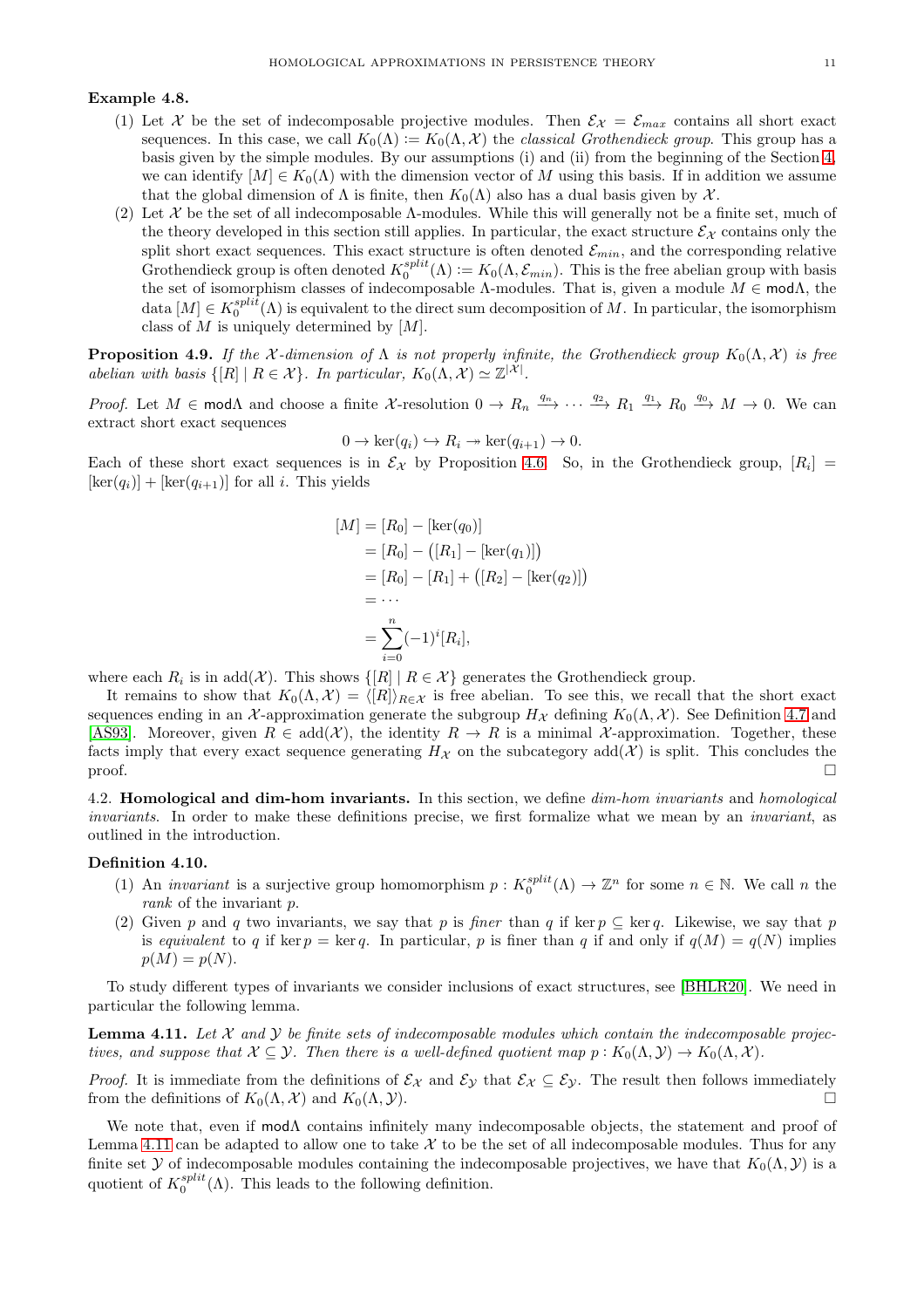<span id="page-11-0"></span>**Definition 4.12.** Let  $p: K_0^{split}(\Lambda) \to \mathbb{Z}^n$  be an invariant, and let X be a finite set of indecomposable modules.

(1) We say that p is a dim-hom invariant relative to X if it is equivalent to the invariant given by the map

$$
K_0^{split}(\Lambda) \to \mathbb{Z}^{|\mathcal{X}|}
$$

$$
M \mapsto (\dim \text{Hom}_{\Lambda}(R, M))_{R \in \mathcal{X}}
$$

- (2) We say that p is *homological relative to*  $X$  if all of the following hold:
	- (a) All of the indecomposable projectives are in  $\mathcal{X}$ .
	- (b) The  $\mathcal{X}$ -dimension of  $\Lambda$  is not properly infinite.
	- (c) p is equivalent to the invariant given by the quotient map  $K_0^{split}(\Lambda) \to K_0(\Lambda, \mathcal{X}) \simeq \mathbb{Z}^{|\mathcal{X}|}$ .
- (3) We say that p is a  $dim\text{-}hom\text{-}invariant$  (resp. homological invariant) if it is a dim-hom (resp. homological) invariant relative to some  $\mathcal{X}$ .

We will show that if a given  $\mathcal X$  respects some assumptions extending (2b) above, then the homological and dim-hom invariants relative to  $X$  coincide. See Theorem [4.22.](#page-12-1)

The following example is well-known.

<span id="page-11-2"></span>**Proposition 4.13.** Suppose that  $\Lambda$  has finite global dimension and let  $\mathcal X$  be the set of indecomposable projective modules. Then the dimension vector  $M \mapsto \underline{\dim}M := (\dim \text{Hom}_{\Lambda}(R, M))_{R \in \mathcal{X}}$  and the homological invariant  $p: K_0^{split}(\Lambda) \to K_0(\Lambda)$  are equivalent.

**Remark 4.14.** In Proposition [4.13,](#page-11-2) one often interprets  $\dim M$  as sitting inside of  $K_0(\Lambda)$  by taking the simple modules as a basis. One can change to the basis of  $K_0(\Lambda)$  given by the indecomposable projectives by sending each simple module to the alternating sum of the terms in its projective resolution. See Section [3.1](#page-5-1) for additional discussion.

We will explore homological invariants (and dim-hom invariants) in the context of persistence modules in Section [6.](#page-16-0)

<span id="page-11-1"></span>4.3. Projectivisation. Fix a finite set  $X$  of indecomposable modules which contains the indecomposable projectives. In this section, we use the theory of projectivisation to construct an algebra with indecomposable projective modules corresponding to modules in  $\mathcal{X}$ . In particular, this will allow us to show that, for many choices of  $\mathcal{X}$ , the homological and dim-hom invariants relative to  $\mathcal{X}$  coincide. It will also allow us to reduce the problem of computing  $\mathcal{X}$ -resolutions to that of computing projective resolutions over an endomorphism algebra. The ideas outlined here are well-known, and readers are referred to [\[ARS95,](#page-21-7) Section II.2] for details.

We recall that a morphism  $f : M \to N$  is called a section (resp. retraction) if there exists a morphism  $g: N \to M$  such that  $g \circ f$  (resp.  $f \circ g$ ) is the identity.

<span id="page-11-5"></span>**Definition 4.15.** A morphism  $f: R \to R'$ , with  $R, R' \in \mathcal{X}$ , is called X-irreducible if it is not itself a section or a retraction and if all factorizations of f of the form  $R \stackrel{g}{\to} M \stackrel{h}{\to} R'$ , with  $M \in \text{add}(\mathcal{X})$ , must have g be a section or  $h$  be a retraction.

Now consider the module  $T = T_{\mathcal{X}} := \bigoplus_{R \in \mathcal{X}} R$ . Then  $\Gamma = \Gamma_{\mathcal{X}} := \text{End}_{\Lambda}(T)^{op}$  is a finite-dimensional K-algebra under the composition of morphisms and the standard vector space structure. Denote by Q the Gabriel quiver of Γ. The vertices of Q can be identified with X. Moreover, for  $R, R' \in \mathcal{X}$  the number of arrows  $R \to R'$  in Q coincides with the number of linearly independent  $\mathcal{X}\text{-irreducible morphisms } R' \to R$  in  $\text{Hom}_{\Lambda}(X, Y)$ .

The association  $M \mapsto \text{Hom}_{\Lambda}(T, M)$  yields a functor from mod $\Lambda$  to modΓ. The action of Γ on  $\text{Hom}_{\Lambda}(T, M)$ is given by precomposition. This functor induces an additive equivalence between  $add(\mathcal{X})$  and the category of projective Γ-modules. That is, given an (indecomposable) module  $R \in \mathcal{X}$ , the Γ-module Hom<sub>Λ</sub>(T, R) is isomorphic to the projective module (over  $\Gamma$ ) at the vertex corresponding to  $R$ .

The following is critical.

<span id="page-11-3"></span>**Proposition 4.16.** [\[ARS95,](#page-21-7) Proposition 2.1] Let  $R \in \text{add}(\mathcal{X})$  and  $M \in \text{mod}\Lambda$ . Then the functor  $\text{Hom}_{\Lambda}(T, -)$ induces an isomorphism

$$
\text{Hom}_{\Lambda}(R, M) \simeq \text{Hom}_{\Gamma}(\text{Hom}_{\Lambda}(T, R), \text{Hom}_{\Lambda}(T, M)).
$$

Putting this together, we have the following.

# <span id="page-11-4"></span>Proposition 4.17.

- (1) Let  $M \in \text{mod}\Lambda$  and let  $R_{\bullet}$  be a (minimal) resolution of M by X. Then  $\text{Hom}_{\Lambda}(T, R_{\bullet})$  is a (minimal) projective resolution of the  $\Gamma$ -module  $\text{Hom}_{\Lambda}(T, M)$ .
- (2) Let  $M \in \text{mod}\Lambda$  and let  $Q_{\bullet}$  be a minimal projective resolution of the Γ-module Hom $\Lambda(T, M)$ . Then there exists a resolution  $R_{\bullet}$  of M by X such that  $\text{Hom}_{\Lambda}(T, R_{\bullet}) \simeq Q_{\bullet}$ .
- (3) The X-dimension of  $\Lambda$  is bounded by the global dimension of Γ. In particular, if Γ has finite global dimension, then  $\Lambda$  has finite  $\mathcal{X}$ -dimension.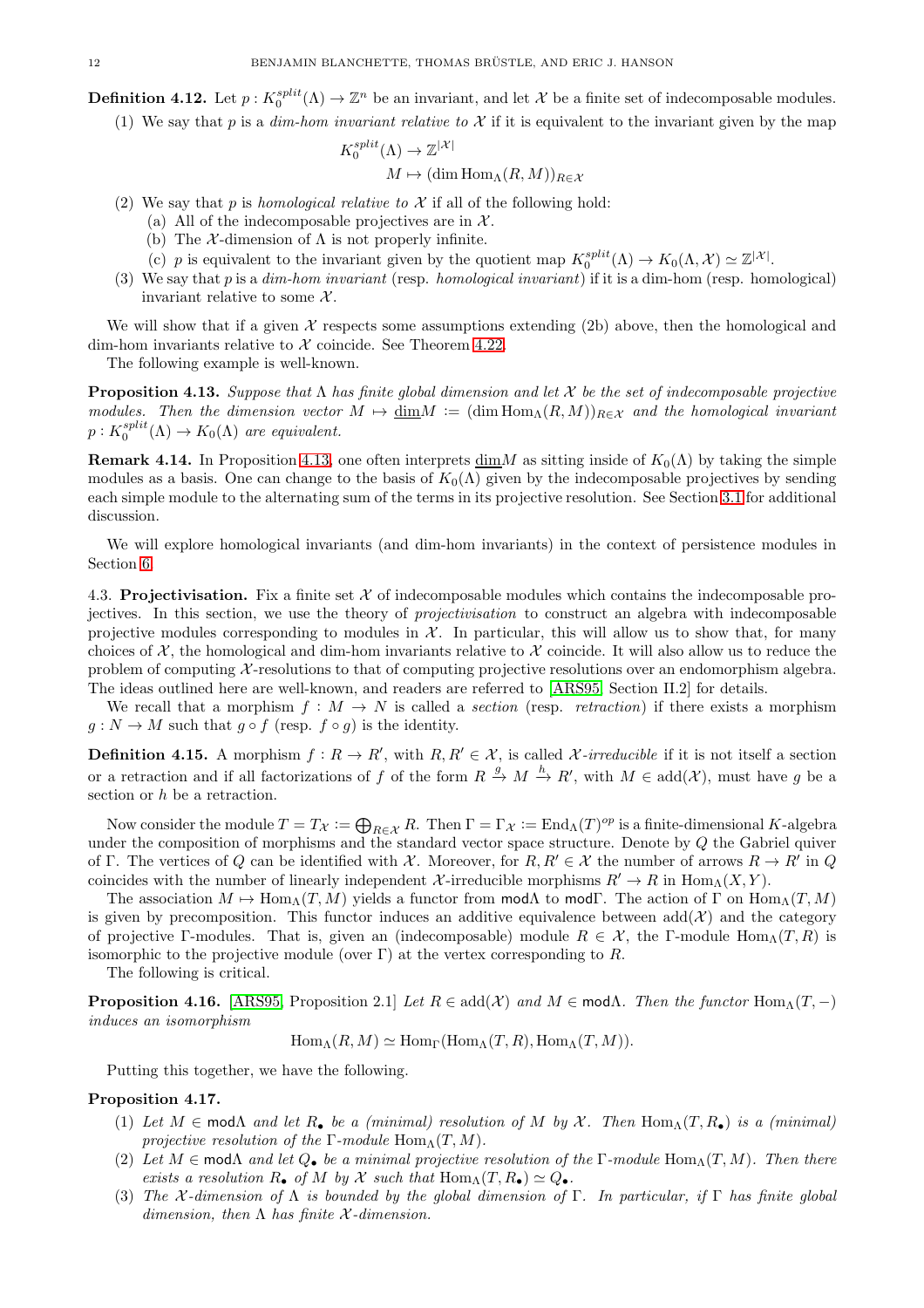*Proof.* (1) and (2) follow immediately from Proposition [4.16](#page-11-3) and the fact that  $\text{Hom}_{\Lambda}(T, -)$  induces an additive equivalence. (3) is an immediate consequence of (2).

While the global dimension of  $\Gamma$  gives an upper bound on the X-dimension, we demonstrate with the following example that this bound will in general not be tight.

**Example 4.18.** Let  $\Lambda$  be as in Example [4.3.](#page-8-2) Then  $\Gamma = \text{End}_{\Lambda}(P_1 \oplus S_1 \oplus P_2)^{op}$  is the so-called Auslander algebra of  $\Lambda$ . The Gabriel quiver of  $\Gamma$  is

$$
Q = \qquad P_2 \xrightarrow{\iota} P_1 \xrightarrow{\pi} S_1,
$$

and we can write  $\Gamma \simeq KQ/(\iota\pi)$ . It is well-known that the global dimension of  $\Gamma$  is 2, while the X-dimension of  $Λ$  is clearly 0 since add $(X)$  = mod $Λ$ .

As a consequence of Propositions [4.17](#page-11-4) and [4.9,](#page-10-3) we have the following.

<span id="page-12-0"></span>**Proposition 4.19.** Suppose that  $\Gamma$  is of finite global dimension. Then

- (1) The Grothendieck group relative to X is free with basis given by  $\{[R] | R \in \mathcal{X}\}\$ . In particular, the quotient map  $K_0^{split}(\Lambda) \to K_0(\Lambda, \mathcal{X})$  is a homological invariant.
- (2) There is an isomorphism of Grothendieck groups  $K_0(\Lambda, \mathcal{X}) \to K_0(\Gamma)$  which sends  $[M]$  to  $[\text{Hom}_{\Lambda}(T, M)]$ .

# <span id="page-12-3"></span>Remark 4.20.

(1) The axioms of exact structures allow one to define a relative version  $\mathcal{D}^b(\Lambda,\mathcal{X})$  of the derived category of  $\Lambda$  relative to  $\mathcal{X}$ , see [\[Kra21,](#page-22-12) Chapter 4]. When the  $\mathcal{X}-$ dimension of  $\Lambda$  is finite, then it can be shown that T is a tilting object as defined in [\[Kra21,](#page-22-12) Section 7.2]. In this case the functor  $\text{Hom}_{\Lambda}(T, -)$ induces an additive equivalence  $\mathcal{D}^b(\Lambda,\mathcal{X})\to\mathcal{D}^b(\Gamma)$ , and thus also an isomorphism of the corresponding Grothendieck groups  $K_0(\Lambda, \mathcal{X}) \simeq K_0(\Gamma)$ . It is well-known that the Grothendieck group  $K_0(\Gamma)$  is freely generated by the projective Γ-modules since Γ has finite global dimension. As the projectives correspond to the elements of  $\mathcal X$  under the above isomorphism, we can deduce Proposition [4.9](#page-10-3) from the general theory of relative derived categories.

Note however that the simple Γ-modules in general do not correspond to Λ-modules, but only to objects in the relative derived category. So even if the derived categories are equivalent, the  $\chi$ -dimension of  $\Lambda$  is in general not equal to the global dimension of Γ, like it is often observed in classical tilting theory.

(2) We are not aware of any case where the X-dimension of  $\Lambda$  is finite and the global dimension of  $\Gamma$  is infinity. It would not be surprising if such a case were impossible in light of the fact that tilting preserves finite global dimension, see [\[KK20\]](#page-22-13).

We are now prepared to prove the main results of this section.

<span id="page-12-2"></span>**Proposition 4.21.** Let  $\mathcal{X}$  be a finite set of indecomposable  $\Lambda$ -modules which contains the indecomposable projectives, and suppose that the global dimension of  $\Gamma = \Gamma_{\mathcal{X}}$  is finite. Given  $M \in \text{mod}\Lambda$ , write  $[M] \in K_0(\Lambda, \mathcal{X})$ in the form

$$
[M] = \sum_{R \in \mathcal{X}} c_R[R],
$$

where each  $c_R \in \mathbb{Z}$ . Then for  $R' \in \mathcal{X}$ , we have

$$
\dim \text{Hom}_{\Lambda}(R',M) = \sum_{R \in \mathcal{X}} c_R \dim \text{Hom}_{\Lambda}(R',R).
$$

*Proof.* Let n be the  $\mathcal{X}$ -dimension of M. We proceed by induction of n.

If  $n = 0$ , then  $M \in \text{add}(\mathcal{X})$ . The result then follows immediately from the additivity of the functors  $Hom(R', -).$ 

Now let  $n > 0$  and suppose the result holds for  $n - 1$ . Let  $f : R \rightarrow M$  be a minimal X-approximation of M. Note that  $f$  is surjective by Lemma [4.2](#page-8-3) and the short exact sequence

$$
0 \to \ker f \to R \to M \to 0
$$

is in  $\mathcal{E}_{\mathcal{X}}$  by Proposition [4.6.](#page-9-2) So we have  $[M] = [R] - [\text{ker } f]$ . Moreover, for  $R' \in \mathcal{X}$ , Proposition [4.6](#page-9-2) implies that  $\dim \text{Hom}_{\Lambda}(R',M) = \dim \text{Hom}_{\Lambda}(R',R) - \dim \text{Hom}_{\Lambda}(R',\ker f).$ 

Since the X-dimensions of R and ker f are 0 and  $n-1$ , respectively, the result then follows from the induction hypothesis.

<span id="page-12-1"></span>**Theorem 4.22** (Theorem [1.1\)](#page-2-2). Let X be a finite set of indecomposable  $\Lambda$ -modules which contains the indecomposable projectives, and suppose that the global dimension of  $\Gamma = \Gamma_{\mathcal{X}}$  is finite. Let  $p: K_0^{split}(\Lambda) \to K_0(\Lambda, \mathcal{X})$ be the canonical quotient map, and let  $q: K_0^{split}(\Lambda) \to \mathbb{Z}^{|\mathcal{X}|}$  be the dim-hom invariant given by  $q(M)$  =  $(\dim \text{Hom}_{\Lambda}(R, M))_{R \in \mathcal{X}}$ . Then p and q are equivalent invariants. In particular, any invariant that is either homological or a dim-hom invariant relative to  $\mathcal X$  is both homological and a dim-hom invariant relative to  $\mathcal X$ .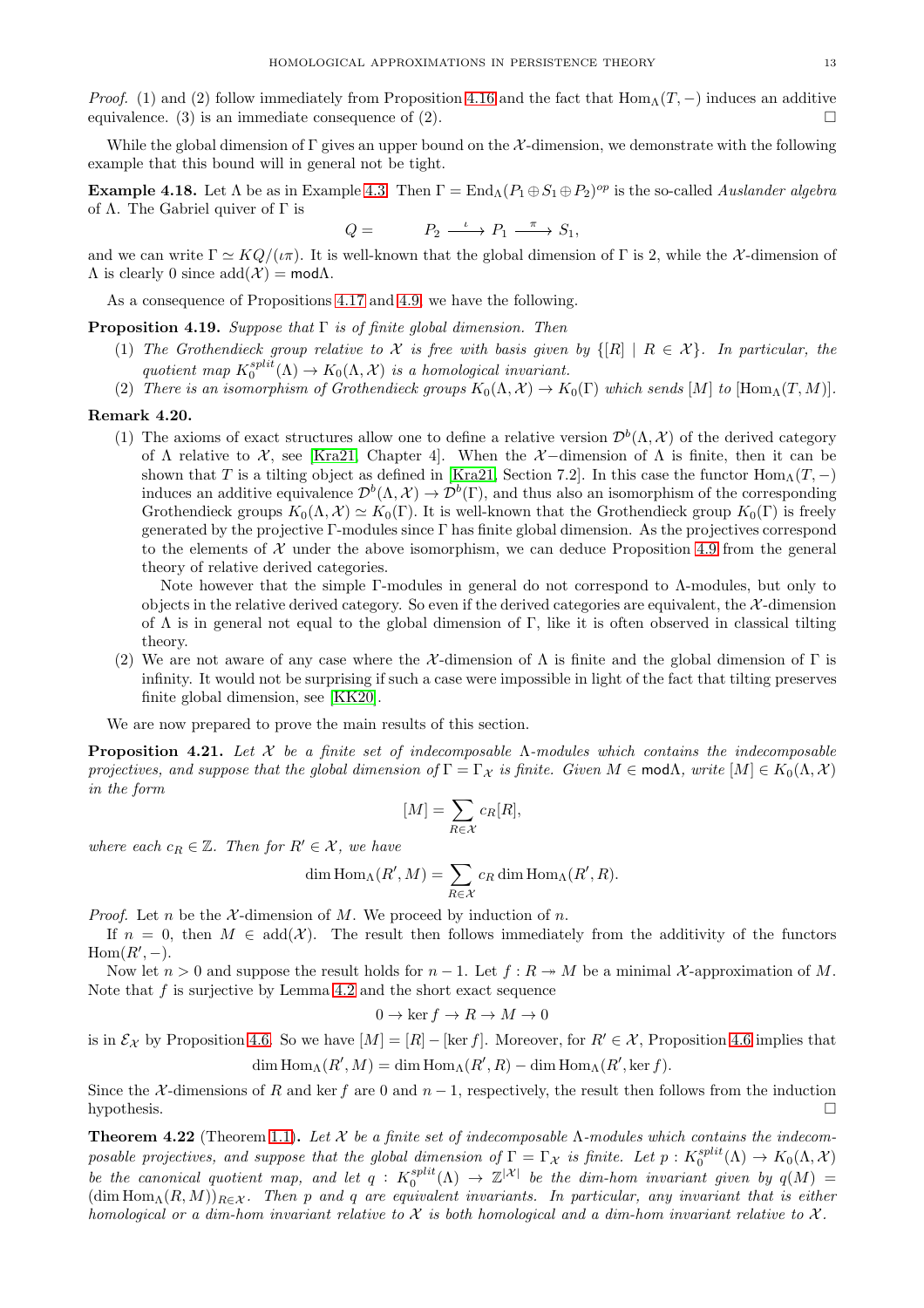*Proof.* Let  $M, N \in \text{mod}\Lambda$ . It follows from Proposition [4.21](#page-12-2) that if  $p(M) = p(N)$  then  $q(M) = q(N)$ . Thus suppose  $q(M) = q(N)$ . By Proposition [4.16](#page-11-3) and Proposition [4.13,](#page-11-2) this implies that  $[\text{Hom}_{\Lambda}(T, M)] = [\text{Hom}_{\Lambda}(T, N)]$ in  $K_0(\Gamma)$ . Proposition [4.19](#page-12-0) then implies that  $p(M) = p(N)$  and that p is a homological invariant.

Remark 4.23. This result point towards the possibility that all homological invariants are dim-hom invariants. Indeed, if we replace the finiteness condition  $4.12(2)(b)$  $4.12(2)(b)$  in Definition  $4.12$  with the condition that the global dimension of  $\Gamma_{\mathcal{X}}$  is finite, this would follow from Theorem [4.22.](#page-12-1) As we suggest in Remark [4.20\(](#page-12-3)2), we suspect that the two finiteness conditions are equivalent, and thus that all homological invariants are in fact dim-hom invariants.

### 5. Classes and morphisms of spread modules.

<span id="page-13-0"></span>We now return to the realm of persistence modules over a finite poset  $P$ , or equivalently to modules over the incidence algebra  $I(\mathcal{P})$ . We recall the definition and notation of spread modules from Section [2.1.](#page-3-2) We start by focusing on single-source spread modules and the link between persistence and morphisms from such modules. We then characterize the  $I(\mathcal{P})$ -linear maps between arbitrary spread modules.

5.1. Single-source spreads. The single-source spread modules defined in Section [2.1](#page-3-2) are particularly relevant for persistence theory. To be precise, take an arbitrary module  $M \in \text{mod}I(\mathcal{P})$ , some vector  $v \in M(a)$ , and consider the set of vertices where  $v$  persists:

$$
X(v) = \{ x \in \mathcal{P} | M(a, x)(v) \neq 0 \}.
$$

We observe that  $X(v)$  is precisely a single-source spread. The following proposition thus ties the notions of morphism and persistence together.

<span id="page-13-1"></span>**Proposition 5.1.** The map  $M_{[a,B]}(a) \ni 1_K \mapsto v$  induces a morphism  $M_{[a,B]} \to M$  if and only if  $[a, B] \supseteq X(v)$ . Moreover, the single-source spread module  $M_{X(v)}$  is isomorphic to the image of the map  $P_a \to M$ , induced by  $P_a(a) \ni 1_K \mapsto v.$ 

*Proof.* If the map  $M_{[a,B]}(a) \ni 1_K \mapsto v$  induces a morphism  $f : M_{[a,B]} \to M$ , then for each vertex  $x \in [a,B]$ ,  $f_x \circ M_{[a,B]}(a,x)(1_K) = M(a,x)(v)$ . In particular, if  $x \in X(v)$ ,  $f_x$  can't be zero, so its domain can't be zero. Then  $[a, B] \supseteq X(v)$ . Conversely, if this containment is respected, the described map is indeed a morphism.

Now recall that  $P_a$ , the indecomposable projective module at a, is isomorphic to  $M_{[a,\infty]}$ . Clearly  $X(v) \subseteq$  $[a,\infty]$ , so the map  $P_a(a) \ni 1_K \mapsto v$  induces a morphism  $g: P_a \to M$ . By definition,  $g_x \neq 0$  if and only if  $x \in X(v)$ . This means im(g) is a thin module of support  $X(v)$ . By taking  $f_x(1_K)$  as the basis vector for the image at each vertex  $x$  we get

$$
\text{im}(g)(x, y) = \begin{cases} 1_K & \text{if } x, y \in X(v) \\ 0 & \text{otherwise} \end{cases}
$$

So  $\text{im}(g) \simeq M_{X(v)}$  as expected.

Single-source spread modules also admits other characterizations.

<span id="page-13-2"></span>**Proposition 5.2.** Let  $M \in \text{mod}I(\mathcal{P})$ . Then the following are equivalent.

- (1) M is a single-source spread module.
- (2) There exists an indecomposable projective  $P \in \text{mod} I(\mathcal{P})$  and a (possibly empty) set Q of proper projective submodules of P such that  $M \simeq P/(\sum_{Q \in \mathcal{Q}} Q)$ .
- (3) The projective cover of M is indecomposable.

*Proof.* We first note that given  $a, b \in \mathcal{P}$ , we have that  $P_b \subseteq P_a$  if and only if  $a \leq b$ .

 $(1 \Longrightarrow 2)$ : Write  $M = M_{[a,B]}$ . Define

$$
B' = \{x \mid x > a, \ x \not\leq B, \text{ and } \forall y \in \mathcal{P} : y < x \implies y \leq B\}.
$$

That is, B' consists of those elements of  $P$  which cover elements of [a, B] but do not themselves lie in [a, B]. We conclude that  $P_x \subset P_a$  for all  $x \in B'$ . Moreover, we have  $M_{[a,B]} \simeq P_a/(\sum_{x \in B'} P_x)$ .

 $(2 \implies 3)$ : Under the assumption of (2), the projective cover of M is the quotient map  $P \to M$ .

 $(3 \implies 1)$ : Let  $p : P \to M$  be the projective cover of M. By assumption, there exists  $a \in \mathcal{P}$  such that  $P = P_a$ . In particular, we have dim  $P_a(x) \leq 1$  for all  $x \in \mathcal{P}$ . Now let B be the set of elements which are maximal in

$$
\{x \in \mathcal{P} \mid P_a(x) \neq 0 \text{ and } (\ker p)(x) = 0\}.
$$

It is clear that B is a set of incomparable elements of P and that  $M \simeq M_{[a,B]}$ . This completes the proof.  $\square$ 

**Remark 5.3.** In the setup of Proposition [5.2\(](#page-13-2)2), those single-source spread modules which satisfy  $|Q| < 1$  play a key role in the description of the rank invariant via an exact structure given in [\[BOO\]](#page-21-11). We discuss this special case further in Section [7.2.](#page-18-4)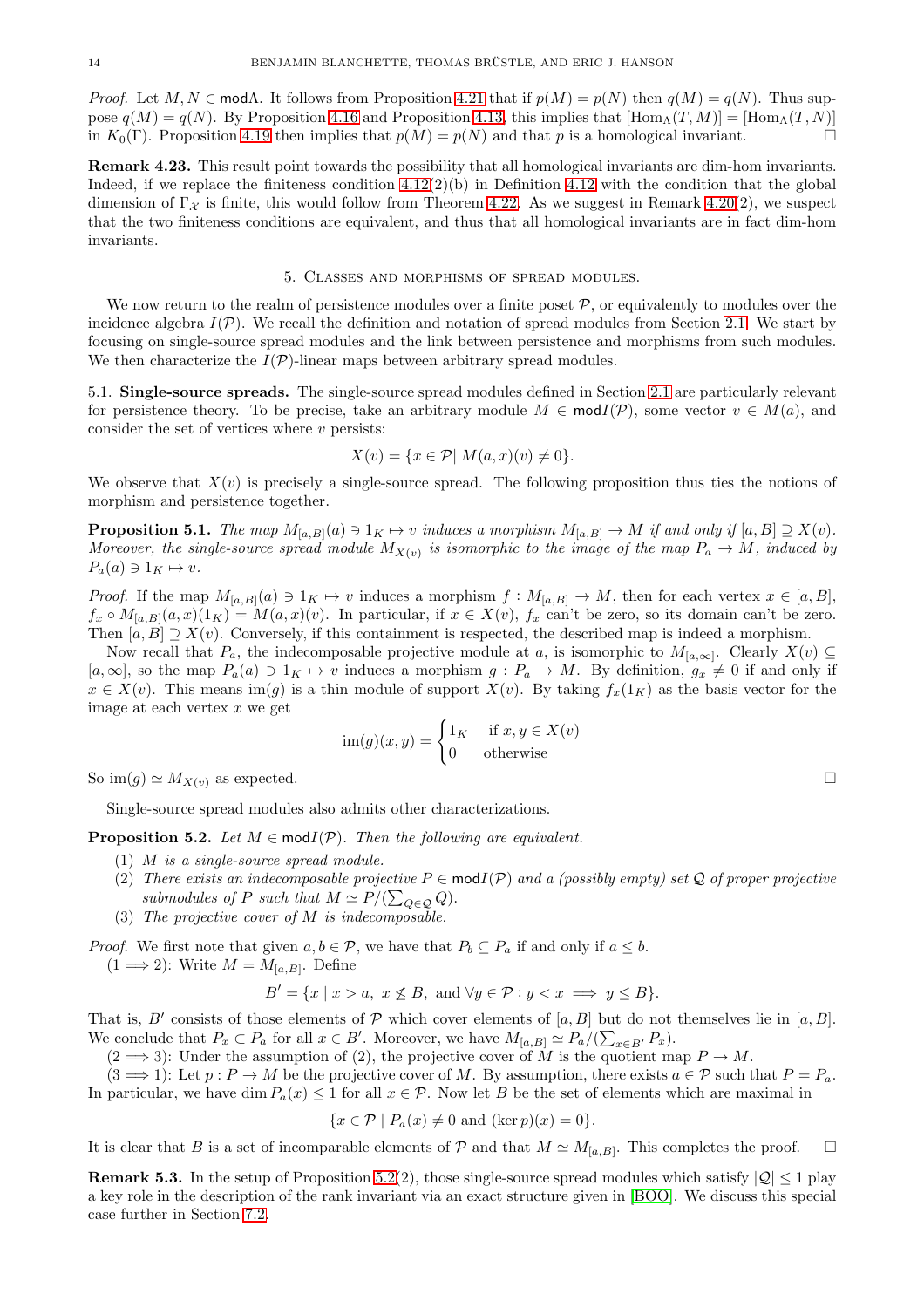5.2. Morphisms between spread modules. We now turn our attention towards computing the Hom-spaces between spread modules. We begin with an example.

<span id="page-14-2"></span>**Example 5.4.** Let  $\mathcal{P} = \{1, 2, 3, 4, 5\} \times \{1, 2, 3\}$  be the  $3 \times 5$  grid. We will denote elements of  $\mathcal{P}$  using concatenation rather than ordered pairs, e.g. 13 will be used in place of  $(1,3)$ . Consider the spreads  $\{\{13,41\},43\}$ (drawn below in dashed red) and [11, {23, 51}] (drawn below in dotted blue).



We want to compute the space of morphisms between the spread representations  $M := M_{\{13,41\},43\}}$  and  $N :=$  $M_{[11,\{23,51\}]}.$  Since the supports of M and N only intersect at 13, 23 and 41, any  $f: M_{[\{13,41\},43]} \to M_{[11,\{23,51\}]}.$ must satisfy  $f_v = 0$  for  $v \notin \{13, 23, 41\}$ . We then have a pair of commutative diagrams:

$$
\begin{array}{ccc}\nM & K \xrightarrow{1_K} K & K \longrightarrow 0 \\
\downarrow f_{13} & \downarrow f_{23} & \downarrow f_{41} & \downarrow f_{51} \\
N & K \xrightarrow{1_K} K & K \xrightarrow{1_K} K.\n\end{array}
$$

These diagrams imply that  $f_{13} = f_{23}$  and that  $f_{41} = 0$ . Thus choosing a morphism  $f : M \to N$  is equivalent to choosing a scalar  $\lambda \in K$  and setting  $f_{13}(1) = \lambda$ . So, Hom  $(M_{[\{13,41\},43]}, M_{[11,\{23,51\}]} ) \simeq K$ .

Generalizing this example, we have the following explicit description of the Hom-space between spread modules. See also [\[Mil,](#page-22-6) Proposition 3.10].

<span id="page-14-0"></span>**Proposition 5.5.** Let [A, B] and [C, D] be spreads. Denote by  $X_1, \ldots, X_n$  the connected components of [A, B]∩  $[C, D]$  which satisfy

<span id="page-14-1"></span>
$$
a \in A \mid a \le X_i \} \subseteq X_i \text{ and } \{d \in D \mid X_i \le d\} \subseteq X_i
$$

Then there are inverse isomorphisms  $\Phi: K^n \rightleftarrows \text{Hom}(M_{[A,B]}, M_{[C,D]}) : \Psi$  given as follows.

• Let  $(\lambda_1,\ldots,\lambda_n)\in K^n$ . We identify each  $\lambda_i$  with the linear map  $K\to K$  given as scalar multiplication by  $\lambda_i$ . Then for each  $x \in \mathcal{P}$ , set

$$
\Phi(\lambda_1,\ldots,\lambda_n)_x = \begin{cases} \lambda_i & x \in X_i \\ 0 & otherwise. \end{cases}
$$

• For each i, choose some  $x_i \in X_i$ . Then for  $f \in \text{Hom}(M_{[A,B]}, M_{[C,D]})$ , set

$$
\Psi(f) = (f_{x_1}(1), \ldots, f_{x_n}(1)).
$$

*Proof.* We will first show that  $\Psi$  is well-defined. Let  $f: M_{[A,B]} \to M_{[C,D]}$ , and let  $x, y \in \mathcal{P}$  lie in the same connected component Y of  $[A, B] \cap [C, D]$ . Then x and y are connected by a path in the Hasse quiver of Y. Moreover, if  $x \le z \in Y$  then  $M_{[A,B]}(x, z) = 1_K = M_{[C,D]}(x, z)$ . These two observations together imply that  $f_x = f_y$ , and therefore  $\Psi$  is well-defined.

We will next show that  $\Psi$  is injective. Let  $f: M_{[A,B]} \to M_{[C,D]}$ , and suppose  $\Psi(f) = 0$ . We wish to show that  $f = 0$ , or equivalently that  $f_x = 0$  for  $x \notin \bigcup_{i=1}^{n} X_i$ . This is clear if  $x \notin [A, B]$  or  $x \notin [C, D]$ , thus assume  $x \in [A, B] \cap [C, D]$ . By assumption, the connected component Y containing x does not satisfy  $(\star)$ . We then have two cases to consider. Suppose first that there exists  $a \in A$  with  $a \leq Y$  and  $a \notin Y$ . Then there exists  $y \in Y$  with  $a \leq y$ . By the previous paragraph, this means  $f_a = f_y = f_x$ . However, we cannot have  $a \in [C, D]$ , because otherwise the interval  $[a, y]$  would be contained in Y. We conclude that  $f_x = 0$ . The case where there exists  $d \in D$  with  $Y \leq d$  and  $d \notin Y$  is analogous.

We will now show that  $\Phi$  is well-defined. Let  $(\lambda_1, \ldots, \lambda_n) \in K^n$ . Obviously,  $\Phi(\lambda_1, \ldots, \lambda_n)$  satisfies the morphism condition within each connected component of  $[A, B] \cap [C, D]$ . The only other morphism conditions to check are at the boundaries of the components  $X_1, \ldots, X_n$ . Since these components satisfy  $(\star)$ , there is no diagram of either of the following shapes:





.

(vertex outside of  $X_i$ ) (vertex inside of  $X_i$ ) (vertex inside of  $X_i$ ) (vertex outside of  $X_i$ ).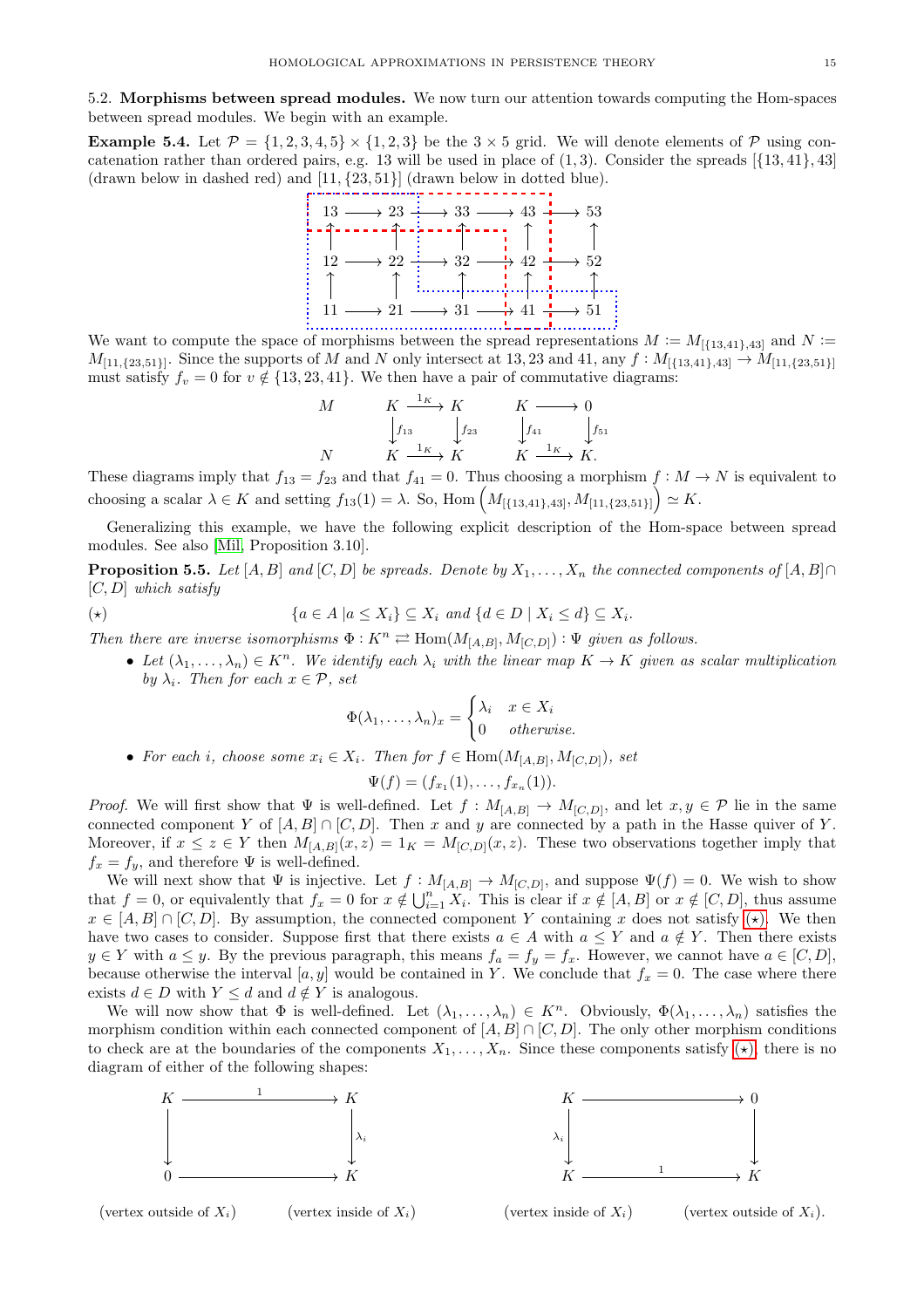Therefore the only patterns that could make the morphism condition fail never happen. We conclude that  $\Phi(\lambda_1,\ldots,\lambda_n)$  is well-defined.

It is clear that  $\Psi \circ \Phi$  is the identity on  $K^n$ . In particular, this means  $\Psi$  is surjective. Since we have already shown that  $\Psi$  is injective, we conclude that  $\Psi$  is an isomorphism with inverse  $\Phi$ .

To conclude this section, we tabulate several consequences of Proposition [5.5.](#page-14-0)

**Corollary 5.6.** Let  $[A, B]$  be a connected spread. Then  $\text{Hom}(M_{[A,B]}, M_{[A,B]}) = K$ . In particular,  $M_{[A,B]}$  is indecomposable.

*Proof.* The result is a direct consequence of the previous proposition, taking  $[A, B] = [C, D]$ . Since the intersection of  $[A, B]$  with itself is again itself, it is a single connected component. Since  $A, B \subseteq [A, B]$ , it clearly verifies both conditions of  $(\star)$ .

<span id="page-15-0"></span>**Corollary 5.7.** Let  $[A, B]$  and  $[C, D]$  be spreads and suppose  $Hom(M_{[A,B]}, M_{[C,D]}) \neq 0$ . Then there exist  $a \in A, b \in B, c \in C$ , and  $d \in D$  such that  $c \le a \le d \le b$ .

*Proof.* By Proposition [5.5,](#page-14-0) there exists a connected component X which satisfies [\(](#page-14-1) $\star$ ). Then there exist  $a \in A \cap X$ and  $d \in D \cap X$  such that  $a \leq d$ . Moreover, since  $a \in X \subseteq [C, D]$ , there exists  $c \in C$  with  $c \leq a$ . Likewise, since  $d \in X \subseteq [A, B]$ , there exists  $b \in B$  with  $d \leq b$ . This proves the result.

As a corollary, we also directly get the following characterisation of morphism between intervals, as is well known for type A quivers.

**Corollary 5.8.** There exist a non-zero morphism from  $M_{[a,b]}$  to  $M_{[c,d]}$  if and only if  $c \le a \le b$ . In this *case*,  $Hom(M_{[a,b]}, M_{[c,d]}) = K$ .

*Proof.* It follows directly from Corollary [5.7](#page-15-0) and Proposition [5.5.](#page-14-0)

Next we show the following necessary conditions to have non-zero morphisms between spreads of the same type, which will be crucial to show Theorem [6.2.](#page-16-1) We note that Lemma [5.9\(](#page-15-1)2) below is an immediate consequence of [\[Mil,](#page-22-6) Proposition 3.10], but we provide a proof here for the convenience of the reader.

### <span id="page-15-1"></span>Lemma 5.9.

- (1) Let  $[a, B]$  and  $[c, D]$  be single-source spreads. Then  $\text{Hom}(M_{[a, B]}, M_{[c, D]}) \neq 0$  implies either  $c < a$  or  $c = a$  and  $[c, D] \subseteq [a, B]$ .
- (2) Let  $[A, \infty]$  and  $[B, \infty]$  be connected upsets. Then  $\text{Hom}(M_{[A,\infty]}, M_{[B,\infty]}) \neq 0$  implies  $[A, \infty] \subseteq [B, \infty]$ .

*Proof.* (1) Suppose  $\text{Hom}(M_{[a,B]}, M_{[c,D]}) \neq 0$ . By Corollary [5.7,](#page-15-0) we have  $c \leq a$ . Thus suppose  $c = a$ . It follows that  $X := [a, B] \cap [c, D]$  is connected and must therefore satisfy  $(\star)$ . It is clear that  $c \in X$ , so it remains only to show that  $D \subseteq X$ . Since the intersection is connected, we have  $\{d \in D | X \leq d\} = D$ , and as it verifies  $(\star)$ , we have  $D \le X \le B$ . So,  $D \le B$ , and  $[c, D] \subseteq [a, B]$ .

(2) We prove the contrapositive. Suppose  $[A, \infty] \not\subseteq [B, \infty]$ , and let  $f : M_{[A, \infty]} \to B_{[B, \infty]}$  be a morphism. Because  $[A, \infty]$  and  $[B, \infty]$  are upsets, the assumption that  $[A, \infty] \not\subseteq [B, \infty]$  means there exists  $c \in A \setminus [B, \infty]$ . In particular, we have  $f_c = 0$ . Now let  $a \in A$  be arbitrary. Since  $[A, \infty]$  is connected, it follows that there exists a finite set  $\{x_0, \ldots, x_k\} \subseteq [A, \infty]$  such that

$$
c = x_0 \le x_1 \ge x_2 \le \cdots \ge x_k = a.
$$

It follows by induction that  $f_{x_i} = 0$  for each  $x_i$ . In particular, we have that  $f_a = 0$  for all  $a \in A$ . By Proposition [5.5,](#page-14-0) we conclude that  $f = 0$ .

Finally, Proposition [5.5](#page-14-0) can be used to show the following generalisation of the well known fact that irreducible morphisms (in the traditional sense) are either monomorphisms or epimorphisms, see for example [\[ARS95,](#page-21-7) Lemma 5.1]. Our proof follows similar arguments to the traditional case, which arise as a special case of the following by setting  $\mathcal{X} = \text{mod} I(\mathcal{P})$ .

**Proposition 5.10.** Suppose that  $\text{add}(\mathcal{X})$  is closed under images in the sense that if  $g : R \to R'$  with  $R, R' \in$ add(X), then  $g(R) \in \text{add}(\mathcal{X})$ . Let  $f : M_{[A,B]} \to M_{[C,D]}$  be an X-irreducible morphism. Then f is either a monomorphism or an epimorphism. In particular,  $\text{Hom}(M_{[A,B]},M_{[C,D]}) \simeq K$  and either  $[A,B] \subseteq [C,D]$  or  $[C, D] \subseteq [A, B].$ 

*Proof.* Consider the factorization  $M_{[A,B]} \rightarrow f(M_{[A,B]}) \hookrightarrow M_{[C,D]}$  of f. By assumption, we have  $f(M_{[A,B]}) \in$ add $(X)$ . If the quotient map  $M_{[A,B]} \rightarrow f(M_{[A,B]})$  is a section, then f is a monomorphism. If it isn't, the inclusion map  $f(M_{[A,B]}) \hookrightarrow M_{[C,D]}$  must be a retraction. In this case f, is an epimorphism.

If f is a monomorphism, then  $[A, B] \subseteq [C, D]$  since these are the supports of  $M_{[A, B]}$  and  $M_{[C, D]}$ , respectively. Proposition [5.5](#page-14-0) then implies that  $Hom(M_{[A,B]}, M_{[C,D]}) \simeq K$ . The case where f is an epimorphism is completely analogous.  $\square$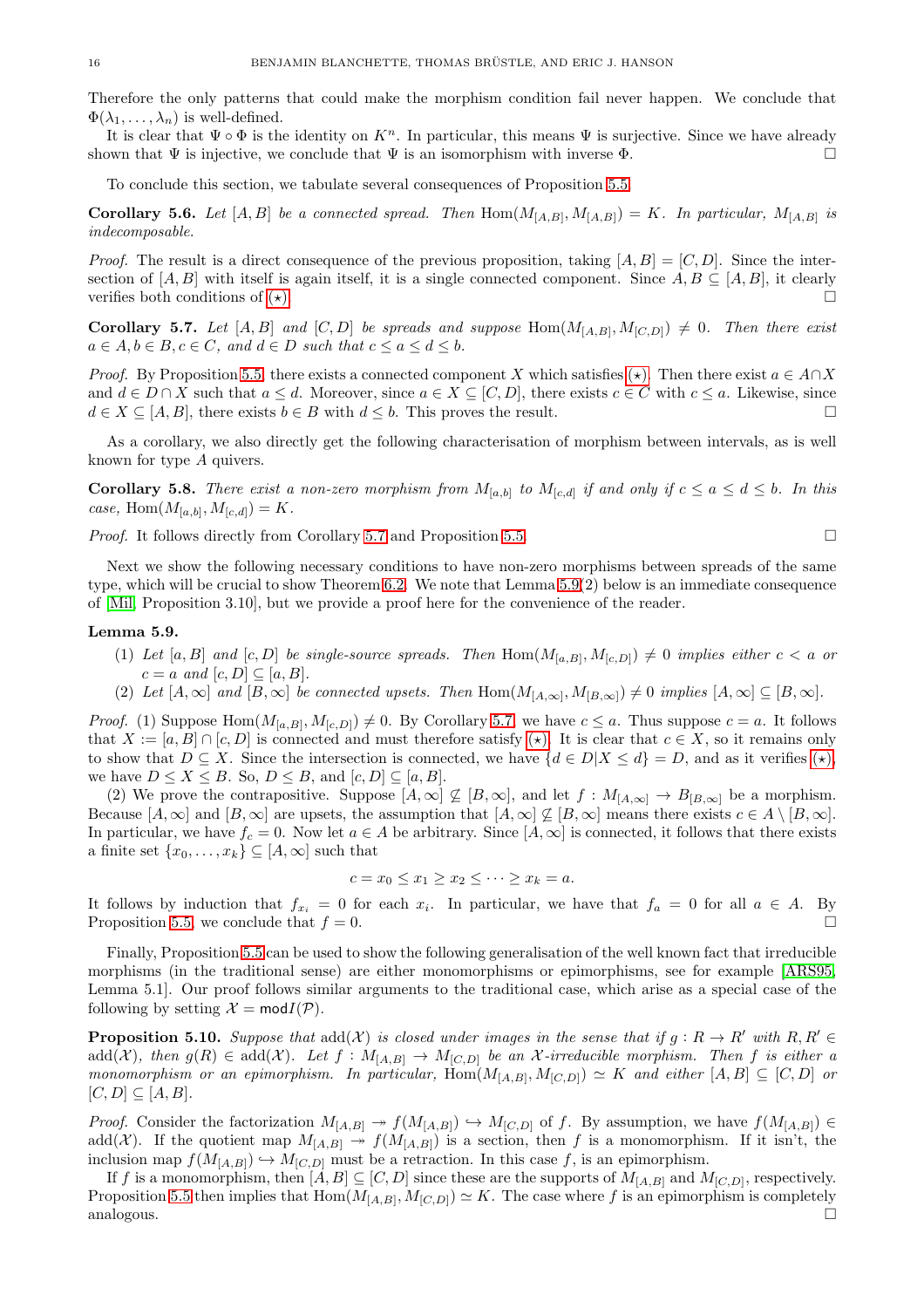**Remark 5.11.** We note that if we remove the assumption that  $add(\mathcal{X})$  is closed under images, then there may be X-irreducible morphisms which are neither mono nor epi. For example, in the setting of Example [5.4,](#page-14-2) take X to be the set consisting of M, N, and the indecomposable projectives. Then any non-zero morphism  $M \to N$ is an  $\mathcal{X}$ -irreducible morphism, but is neither mono nor epi.

#### 6. Homological invariants in persistence theory

<span id="page-16-0"></span>In this section, we use the spread modules discussed in Section [5](#page-13-0) to describe examples of homological invariants for persistence modules over some incidence algebra  $I(\mathcal{P})$ . More precisely, we first use the theory of projectivisation from Section [4.3](#page-11-1) to provide sufficient conditions for a set  $X$  of spread modules to give rise to a homological invariant. We then use these conditions to prove Theorem [1.2](#page-2-1) as Theorem [6.2](#page-16-1) below. In particular, this theorem yields many concrete examples of homological invariants. Finally, we discuss how our theoretical framework gives an algorithm to compute them. Proposition [6.6](#page-17-1) gives a way to optimize such an algorithm for certain choices of  $\mathcal X$ . It can also be used to extend the reach of this theory to posets that are not finite.

6.1. Homological invariants. We now turn our attention to showing that many interesting sets of spread modules give rise to endomorphism algebras of finite global dimension, and thus homological invariants. The basis for these results is the following well-known lemma. Note that this lemma holds more generally, but we have stated it in the generality of the other results of this section. Thus for the duration of this section,  $\mathcal{X}$ denotes an arbitrary set of spread modules which contains the indecomposable projectives.

<span id="page-16-4"></span>**Lemma 6.1.** If the transitive closure of the relation  $X \to Y$  whenever  $\text{Hom}_{I(\mathcal{P})}(X, Y) \neq 0$  is a partial order on X, then the endomorphism algebra  $\Gamma = \text{End}_{I(\mathcal{P})}(T)^{op}$  has finite global dimension.

*Proof.* Let Q be the Gabriel quiver of  $\Gamma = \text{End}_{I(\mathcal{P})}(T)^{op}$ . By the discussion following Definition [4.15,](#page-11-5) there is a directed path from  $X$  to  $Y$  in  $Q$  if and only if there is a sequence of non-zero morphisms

$$
Y = Z_0 \xrightarrow{f_1} Z_1 \xrightarrow{f_2} \cdots \xrightarrow{f_m} Z_m = X
$$

with each  $Z_i \in \mathcal{X}$ . That is, if  $\preceq$  denotes the transitive closure of  $\rightarrow$ , then there is a directed path from X to Y if and only if  $Y \preceq X$ . The assumption that  $\preceq$  is a partial order then implies that the quiver Q contains no oriented cycles. It is well-known consequence that  $\text{gl.dim}\Gamma < \infty$ .

We are now prepared to prove our first main theorem.

<span id="page-16-1"></span>**Theorem 6.2** (Theorem [1.2\)](#page-2-1). Let  $P$  be a finite poset.

- (1) Let X be a set of single-source spread modules over  $I(\mathcal{P})$  which contains the indecomposable projectives. Then the quotient map  $K_0^{split}(I(\mathcal{P})) \to K_0(I(\mathcal{P}), \mathcal{X})$  is a homological invariant.
- (2) Let  $X$  be a set of connected upset modules over  $I(\mathcal{P})$  which contains the indecomposable projectives. Then the quotient map  $K_0^{split}(I(\mathcal{P})) \to K_0(I(\mathcal{P}), \mathcal{X})$  is a homological invariant.

*Proof.* (1) Let  $Q$  be the poset of single-source spreads, ordered by inclusion. By Lemma [5.9\(](#page-15-1)1), the transitive closure of the relation  $M_{[a,B]} \to M_{[c,D]}$  whenever  $Hom(M_{[a,B]}, M_{[c,D]}) \neq 0$  can be identified with a subposet of the lexicographical product  $\overline{\mathcal{P}} \otimes_{lex} \mathcal{Q}$ . The result then follows from Lemma [6.1](#page-16-4) and Proposition [4.17.](#page-11-4)

(2) Let U be the set of upsets of X ordered by inclusion. By Lemma [5.9\(](#page-15-1)2), the transitive closure of the relation  $M_{[A,\infty]} \to M_{[B,\infty]}$  whenever  $\text{Hom}(M_{[A,\infty]},M_{[B,\infty]}) \neq 0$  can be identified with a subposet of U. As with (1), the result then follows from Lemma [6.1](#page-16-4) and Proposition [4.17.](#page-11-4)

<span id="page-16-2"></span>**Remark 6.3.** The special case of Theorem [6.2\(](#page-16-1)2) where  $\mathcal{X}$  is the set of all connected upset modules can also be deduced from [\[Mil,](#page-22-6) Theorem 6.12]. Indeed, over a finite poset every (pointwise finite-dimensional) persistence module satisfies [\[Mil,](#page-22-6) Definition 2.11]. Thus condition (6) in [\[Mil,](#page-22-6) Theorem 6.12] says precisely that the X-dimension of  $I(\mathcal{P})$  is not properly infinite.

In case X is the set of all single-source spread modules, we refer to the quotient map  $K_0^{split}(I(\mathcal{P})) \rightarrow$  $K_0(I(\mathcal{P}), \mathcal{X})$  as the *single-source homological spread invariant*. We defer further discussion of this invariant, and others which fit into the framework of Theorem [6.2\(](#page-16-1)1), to Section [7.](#page-18-0)

It is an interesting problem to characterize precisely which sets of spread modules yield homological invariants. Unfortunately, over arbitrary posets, we cannot hope for an extension of Theorem [6.2](#page-16-1) to arbitrary choices of  $\mathcal{X}$ , as the following example shows.

<span id="page-16-3"></span>**Example 6.4.** Let  $P$  be the poset with Hasse diagram

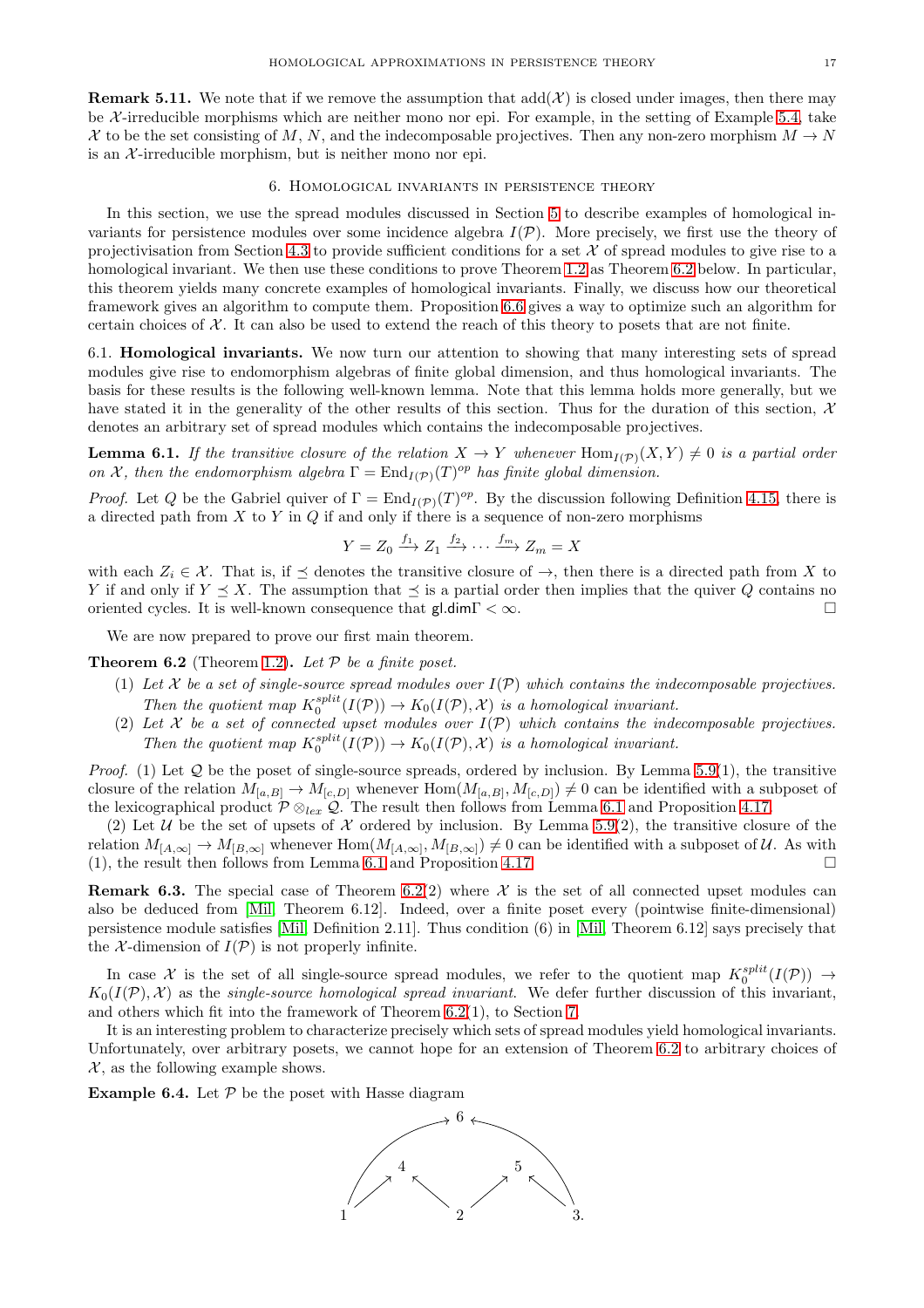Note that the incidence algebra  $I(\mathcal{P})$  is in this case a path algebra of type  $\widetilde{A}_5$ . Now set

 $\mathcal{X} = \{\text{indecomposable projectives}\}\cup \{M_{[\{1,3\},\{5,6\}]}, M_{[\{1,2\},\{4,6\}]}, M_{[\{2,3\},\{4,5\}]}\}.$ 

The Gabriel quiver of  $\text{End}_{I(\mathcal{P})}(T)^{op}$  is then



The oriented 3-cycle at the center of this quiver has the relation that the composition of any two arrows is 0. Moreover, the three oriented pentagons (for example from  $M_{\{[1,3],\{5,6\}]}$  to  $M_{[6,6]}$ ) all have commutativity relations. We claim that the global dimension of  $\Gamma$  is infinite. To see this, given a spread module  $M_{[A,B]} \in \mathcal{X}$ , we denote by  $P_{[A,B]}$  the projective Γ-module at the vertex labeled by  $M_{[A,B]}$ . Now let N be the indecomposable Γ-module supported at the vertices labeled by  $M_{\{1,3\},\{5,6\}}, M_{[3,\{5,6\}]},$  and  $M_{[5,5]}$ . Then N has a minimal projective resolution

$$
\cdots \to P_{[\{1,2\},\{4,6\}]} \to P_{[\{1,3\},\{5,6\}]} \to P_{[\{2,3\},\{4,5\}]} \to P_{[\{1,2\},\{4,6\}]} \to N \to 0.
$$

Indeed, the kernel of the first map is the Γ-module supported at the vertices labeled by  $M_{\{1,2\},\{4,6\}}, M_{[1,\{4,6\}},$ and  $M_{[6,6]}$ . The symmetry of the quiver then makes it clear that this will be the projective resolution of N.

In addition, we can see directly that the X-dimension of  $(mod I(\mathcal{P}), \mathcal{E}_{\mathcal{X}})$  is infinite. Indeed, the following is readily seen to be a minimal X-resolution of the spread representation  $M_{[1,6]}$ :

$$
\cdots \to M_{[\{1,2\},\{4,6\}]} \to M_{[\{1,3\},\{5,6\}]} \to M_{[\{2,3\},\{4,5\}]} \to M_{[\{1,2\},\{4,6\}]} \to M_{[1,6]} \to 0.
$$

While Example [6.4](#page-16-3) shows that we cannot fully generalize Theorem [1.2,](#page-2-1) one natural question is the following.

<span id="page-17-2"></span>Question 6.5. Let  $P$  be an arbitrary finite poset, and let  $X$  be the set of all connected spread modules. Is the quotient map  $K_0^{split}(I(\mathcal{P})) \to K_0(I(\mathcal{P}), \mathcal{X})$  is a homological invariant?

<span id="page-17-0"></span>6.2. Algorithms and extensions to infinite posets. Proposition [4.17](#page-11-4) can be leveraged into an algorithm for computing the value of the invariant  $[M]_X$  when  $\Gamma$  has finite global dimension. Indeed, one can first compute a minimal projective resolution of the Γ-module  $\text{Hom}_{I(\mathcal{P})}(T, M)$ . By Proposition [4.19,](#page-12-0) the class of M in the Grothendieck group can then be computed by alternating sum of the terms of this resolution. The advantage of this approach is that one avoids needing to compute an  $X$ -resolution directly in favor of the more straightforward process of computing a projective resolution.

Another way to help compute approximations more effectively is to reduce the size of  $\mathcal X$  in function of the module we are approximating. In the following proposition, we show how this can be done when all quotients of the modules of X lie in  $add(\mathcal{X})$ . We emphasize that this is different than saying  $add(\mathcal{X})$  is closed under quotients. For example, if we take  $\mathcal X$  to be the set of all single-source spread modules, then all quotients of the modules in X will lie in add(X) by Proposition [5.2.](#page-13-2) On the other hand, the category add(X) will not be closed under arbitrary quotients, as this would force  $add(\mathcal{X}) = modI(\mathcal{P})$ . Indeed, every module is a quotient of its projective cover, which will lie in  $add(\mathcal{X})$ .

<span id="page-17-1"></span>**Proposition 6.6.** Let M be an arbitrary  $I(\mathcal{P})$ -module. Let X a set of spread modules and suppose that every quotient of a module in X lies in  $\text{add}(\mathcal{X})$ . Denote  $\mathcal{Y} = \{R \in \mathcal{X} \mid \text{supp}(R) \subseteq \text{supp}(M)\}\$ . Then every Xapproximation of M is also a  $\mathcal{Y}$ -approximation. In particular, the minimal  $\mathcal{X}$ -approximation of M is exactly the minimal  $\mathcal Y$ -approximation of M.

*Proof.* It suffices to show that all morphisms from  $add(\mathcal{X})$  to M factor through morphisms from  $add(\mathcal{Y})$ . Let  $R \in \text{add}(\mathcal{X})$ , that is  $R = R_1 \oplus \cdots \oplus R_n$  for some  $R_i \in \mathcal{X}$ , and take some morphism  $f: R \to M$ . Then f admits a factorisation of the form

$$
R \to \bigoplus_{i=1}^{n} f(R_i) \to \sum_{i=1}^{n} f(R_i) = f(R) \to M.
$$

As each  $f(R_i)$  is a quotient of a module in X and satisfies supp $(f(R_i)) \subseteq \text{supp}(M)$ , this shows that f factors through  $add(y)$ .

Remark 6.7. The previous proposition indicates that much of the theory introduced in this paper may be applicable to finite-dimensional representations of locally finite posets that are not necessarily finite. Note that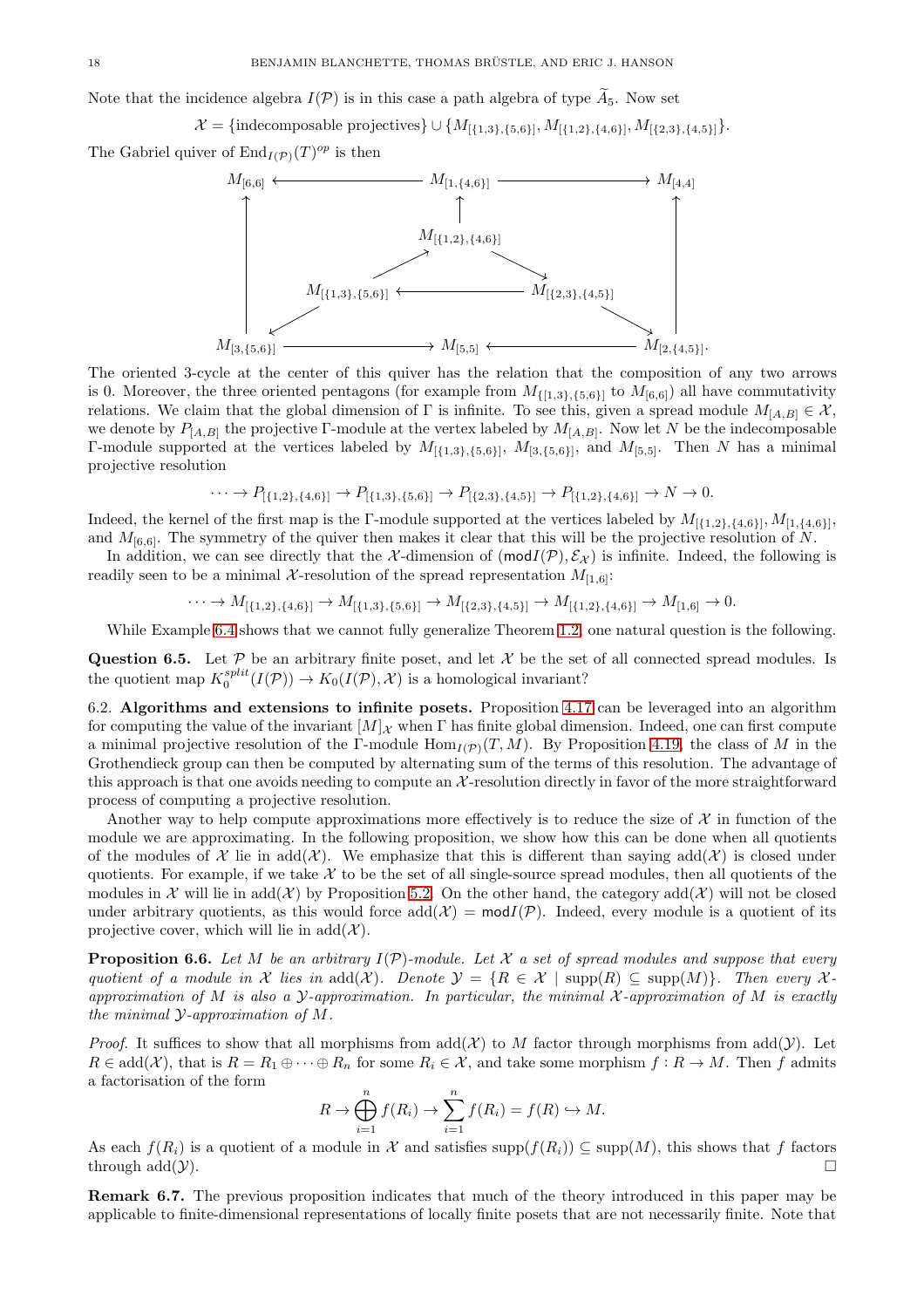here we are using finite-dimensional to mean that the total dimension is finite, not to mean pointwise finitedimensional. In particular, such representations have finite support. Given an infinite set of finite-dimensional spread modules  $\mathcal{X}$ , we can then use Proposition [6.6](#page-17-1) to form  $\mathcal{X}$ -approximations of arbitrary finite-dimensional representations. On the other hand, the indecomposable projective representations will in generally not be finite-dimensional, and if X is infinite then the module  $T_x = \bigoplus_{R \in \mathcal{X}} R$  will not be finite-dimensional either. Thus the extent to which the rest of the paper applies to locally finite posets requires further investigation.

### 7. Examples and comparison to other invariants

<span id="page-18-0"></span>In this section, we investigate the relation between our homological invariants and other invariants in persistence theory. It was already shown in Section [3](#page-5-0) that the dimension vector is a homological invariant relative to the set of projective modules, see Proposition [4.13.](#page-11-2) We now investigate the barcode, the rank invariant, the generalized rank invariant, the signed barcode, and the generalized persistence diagrams of [\[KM21\]](#page-22-5).

<span id="page-18-1"></span>7.1. The barcode. In this section, we assume that the Hasse quiver of  $\mathcal{P} = (\mathcal{P}, \prec)$  is Dynkin type A. More precisely, as a set we identify P with  $\{1, 2, \ldots, |\mathcal{P}|\}$ . We denote by  $\preceq$  the partial order defining P and by  $\leq$  the standard linear order on  $\mathcal{P} = \{1, 2, ..., |\mathcal{P}|\}$ . The assumption that the Hasse quiver of  $\mathcal P$  is Dynkin type A then amounts to the assumption that all cover relations in  $\mathcal P$  are either of the form  $i \preceq i + 1$  or  $i + 1 \preceq i$ .

Under this setup, it is well known that the indecomposable  $I(\mathcal{P})$ -modules are precisely the connected spread modules. Moreover, the connected spreads under the order  $\preceq$  correspond directly to the intervals under the order  $\leq$ . For example, if the quiver of  $\mathcal P$  is  $1 \to 2 \leftarrow 3$ , it is common to identify the spread module  $M_{[\{1,3\},2]}$ with the interval [1,3]. More generally, let  $F \simeq \mathbb{Z}^{\binom{|\mathcal{P}|}{2}}$  be the free abelian group generated by the closed intervals of  $(\mathcal{P}, \le)$ . Then the identification between indecomposable  $I(\mathcal{P})$ -modules and closed intervals of  $(\mathcal{P}, \le)$  induces an isomorphism  $\underline{\text{bar}}: K_0^{split}(I(\mathcal{P})) \to F$ . Given a persistence module  $M \in \text{mod } I(\mathcal{P})$ , the data  $\underline{\text{bar}}[M]$  is often referred to as the barcode of M.

<span id="page-18-3"></span>**Proposition 7.1.** Suppose that the Hasse quiver of  $P$  is Dynkin type A. Then the barcode  $\underline{bar}: K_0^{split} \to \mathbb{Z}^{(\frac{|\mathcal{P}|}{2})}$ is a homological invariant.

*Proof.* Let  $\mathcal X$  be the set of all connected spread modules. By the above discussion,  $\mathcal X$  is also the set of all indecomposable  $I(\mathcal{P})$ -modules. This means the quotient map  $K_0^{split}(I(\mathcal{P})) \to K_0(I(\mathcal{P}), \mathcal{X})$  is an isomorphism, and is in particular equivalent to <u>bar</u>. Thus it remains only to show that the  $\mathcal{X}$ -dimension of  $I(\mathcal{P})$  is finite. To see this, let  $T_{\mathcal{X}} = \bigoplus_{R \in \mathcal{X}} R$ . As X contains all indecomposable modules,  $\text{End}_{I(\mathcal{P})}(T_{\mathcal{X}})^{op}$  is the so-called Auslander algebra of  $I(\mathcal{P})$ , which is known to have global dimension 2. The result thus follows immediately from Proposition [4.19.](#page-12-0)

<span id="page-18-4"></span>7.2. The rank invariant. We return to  $P$  denoting an arbitrary finite poset.

Denote by F the free abelian group generated by the (closed) intervals<sup>[3](#page-18-5)</sup> of  $P$ . Then the rank invariant (Equation [1\)](#page-1-0) can be considered as a map  $p: K_0^{split}(I(\mathcal{P})) \to F$ . It is shown in [\[BOO,](#page-21-11) Theorem 2.5] that p is surjective, and is therefore an invariant in the sense of Definition [4.10.](#page-10-0) In order to show that this invariant is homological, we recall a special collection of single-source spreads following [\[BOO\]](#page-21-11). We append an extra element  $\infty$  to P, and we set  $a < \infty$  for all  $a \in \mathcal{P}$ . For any  $a < b \in \mathcal{P} \cup \{\infty\}$ , the persistence module  $N_{\langle a,b \rangle}$ , defined by

$$
N_{\langle a,b\rangle}(c)=\begin{cases}K & a\leq c \text{ and }b\not\leq c \\ 0 & \text{otherwise}\end{cases} \hspace{1cm} N_{\langle a,b\rangle}(c,d)=\begin{cases}1_K & N_{\langle a,b\rangle}(c)=K=N_{\langle a,b\rangle}(d) \\ 0 & \text{otherwise,} \end{cases}
$$

is called the *hook module* from a to b. Note that, if  $b \neq \infty$ , then  $N_{\langle a,b\rangle}$  is precisely the quotient of the projective at a by the projective at b. Likewise, if  $b = \infty$ , then  $N_{\langle a,b \rangle}$  is precisely the projective at a. In particular, hook modules are single source spread modules by Proposition [5.2.](#page-13-2)

One of the main results of [\[BOO\]](#page-21-11), specialized to finite posets and restated in the language of this paper, is the following.

<span id="page-18-2"></span>**Theorem 7.2.** [\[BOO,](#page-21-11) Theorems 4.4, 4.8 and 4.10] Let  $\mathcal{P}$  be a finite poset and let  $\mathcal{H}$  be the set of hook modules in  $mod I(\mathcal{P})$ . Then the rank invariant is homological with respect to H.

For the convenience of the reader, we give a proof of this result using the language of our framework.

*Proof.* We first note that the quotient map  $K_0^{split}(I(\mathcal{P})) \to K_0(I(\mathcal{P}), \mathcal{H})$  is homological as a consequence of Theorem [1.2\(](#page-2-1)1) and the fact that every hook module is also a single-source spread module. In particular, this means that this quotient map is equivalent to the invariant  $p: K_0^{split}(I(\mathcal{P})) \to \mathbb{Z}^{|\mathcal{H}|}$  given by  $p(M) =$  $(\dim \text{Hom}(M, H))_{H \in \mathcal{H}}$ . It therefore suffices to show that the rank invariant is equivalent to p.

To see this, first let  $N_{\langle a,b\rangle} \in \mathcal{H}$  with  $b \neq \infty$ , and let v be a nonzero vector in  $N_{\langle a,b\rangle}(a)$ . Then for any  $M \in \text{mod} I(\mathcal{P})$ , the morphisms from  $N_{\langle a,b \rangle}$  to M can be identified with the vectors in ker  $M(a, b)$ . Indeed, for

<span id="page-18-5"></span><sup>&</sup>lt;sup>3</sup>Recall that in this paper, intervals are always of the form [a, b] for some  $a, b \in \mathcal{P}$ .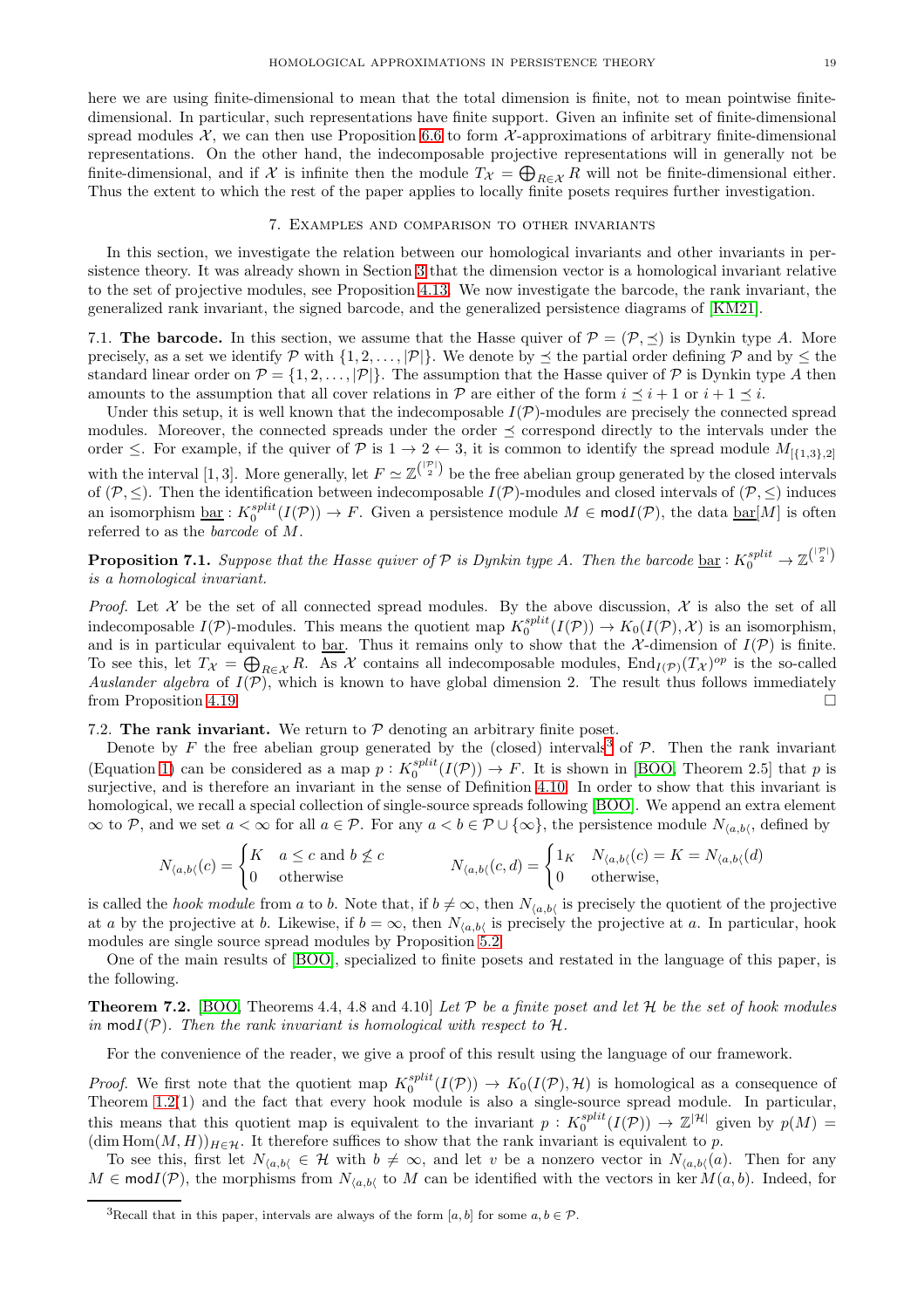$w \in M(a)$  there is a morphism  $f: N_{\langle a,b\rangle} \to M$  with  $f_a(v) = w$  if and only if  $M(a, b)(w) = 0$ . As  $N_{\langle a, \infty \rangle} = P_a$ , this means the following all hold:

$$
\operatorname{rk}(M(a, b)) = \dim \operatorname{Hom}(N_{\langle a, \infty \langle}, M) - \dim \operatorname{Hom}(N_{\langle a, b \langle}, M))
$$
  
dim 
$$
\operatorname{Hom}(N_{\langle a, b \langle}, M) = \operatorname{rk}(M(a, a)) - \operatorname{rk}(M(a, b))
$$
  

$$
\operatorname{rk}(M(a, a)) = \dim \operatorname{Hom}(N_{\langle a, \infty \langle}, M).
$$

This shows that  $\underline{\text{rk}}(M)$  is determined by  $p(M)$  and vice versa. Thus  $\underline{\text{rk}}$  and p are equivalent invariants.  $\square$ 

Remark 7.3. One consequence of this result, which is made explicit as part of [\[BOO,](#page-21-11) Theorem 4.4], is that the exact sequences  $0 \to L \to M \to N \to 0$  in  $\mathcal{E}_{\mathcal{H}}$  are characterized by the property that  $\underline{\text{rk}}(M) = \underline{\text{rk}}(L) + \underline{\text{rk}}(N)$ . Said differently, the set of exact sequences on which  $r k(-)$  is additive form an exact structure, and this exact structure is precisely  $\mathcal{E}_{\mathcal{H}}$ .

We are now ready to prove our second main theorem, which shows that the single-source spread invariant is finer than the rank invariant.

<span id="page-19-1"></span>**Theorem 7.4** (Theorem [1.3\)](#page-2-3). Let  $P$  be a finite poset. Then the single-source homological spread invariant is finer than the rank invariant on  $mod I(\mathcal{P})$ . Moreover, these invariants are equivalent if and only if for all  $a \in \mathcal{P}$ the upset  $[a,\infty]$  is totally ordered.

*Proof.* Let X be the set of single-source spread modules. Since X contains all of the hook modules in  $mod I(\mathcal{P})$ , it follows immediately from Lemma [4.11](#page-10-2) and Theorem [7.2](#page-18-2) that the single-source spread invariant is finer than the rank invariant.

Now suppose that for all  $a \in \mathcal{P}$ , the upset  $[a,\infty]$  is totally ordered. We claim that the interval modules, hook modules, and single-source spread modules all coincide. Indeed, suppose  $[a, B]$  is a single source spread. Then  $[a, B] \subseteq [a, \infty]$  is totally ordered, and so  $B = \{b\}$  for some  $b \in \mathcal{P}$ . In particular,  $[a, B] = [a, b]$  is an interval. Now if  $[a, b] = [a, \infty]$ , then  $M_{[a, b]} = P_a$  is a hook module. Otherwise, the set  $S = \{x \in \mathcal{P} \mid b < x\}$  is nonempty and totally ordered. We can then write  $M_{[a,b]} = N_{\langle a,\min(S) \rangle}$ , which proves the claim. It then follows from Theorem [7.2](#page-18-2) that the single-source spread invariant and the rank invariant are equivalent.

Finally, suppose that there exists  $a \in \mathcal{P}$  such that the upset  $\mathcal{Q}_a := \{x \in \mathcal{P} \mid a \leq x\}$  is not totally ordered. Choose two elements  $b, c \in \mathcal{Q}_a$  which are incomparable. Without loss of generality, we can assume that  $a \leq b$  and  $a \leq c$  are both cover relations; that is, we can suppose that  $[a, \{b, c\}] = \{a, b, c\}$ . Now denote  $M := M_{[a, b]} \oplus M_{[a, c]}$ and  $M' := M_{[a,a]} \oplus M_{[a,\{b,c\}]}$ . As M and M' are not isomorphic and are both direct sums of single-source spread modules, we have  $[M]_{\mathcal{X}} \neq [M']_{\mathcal{X}}$ . On the other hand, we have  $\underline{\text{rk}}(M) = \underline{\text{rk}}(M')$ . This concludes the proof.  $\square$ 

**Remark 7.5.** The hypotheses of Theorem [1.3](#page-2-3) include the case where  $P$  is totally ordered, but are slightly more general. Indeed, we only require that for every  $a \in \mathcal{P}$ , the upset  $[a,\infty]$  is totally ordered. Such subsets are sometimes called "principle upsets". For example, consider the poset with Hasse quiver



The principle upsets of this poset are  $\{1, 2, 4, 5\}$ ,  $\{2, 4, 5\}$ ,  $\{3, 4, 5\}$ ,  $\{4, 5\}$ , and  $\{5\}$ , all of which are totally ordered. Thus the rank invariant and the homological spread invariant coincide for this particular poset.

In the spirit of the counterexample used to prove Theorem [7.4,](#page-19-1) we consider the following.

<span id="page-19-0"></span>**Example 7.6.** Let P be a finite poset which contains a unique maximal element. Let H be the set of hook modules and let  $\mathcal I$  be the set of interval modules. Since  $\mathcal P$  contains a unique maximal element, we note that I contains all of the indecomposable projectives. Since every interval is a single-source spread, the quotient map  $K_0^{split}(I(\mathcal{P})) \to K_0(I(\mathcal{P}), \mathcal{I})$  is therefore a homological invariant by Theorem [6.2\(](#page-16-1)1). We also know that the quotient map  $K_0^{split}(I(\mathcal{P})) \to K_0(I(\mathcal{P}), \mathcal{H})$  is equivalent to the rank invariant and is also homological by Theorem [7.2.](#page-18-2)

These two invariants have the same rank (given by the number of pairs  $a \leq b \in \mathcal{P}$ ), but are not equivalent. For example, let  $\mathcal{P} = \{(0,0), (0,1), (1,0), (1,1)\}\$  be the  $2 \times 2$  grid. We consider the modules



$$
-\mathit{l}
$$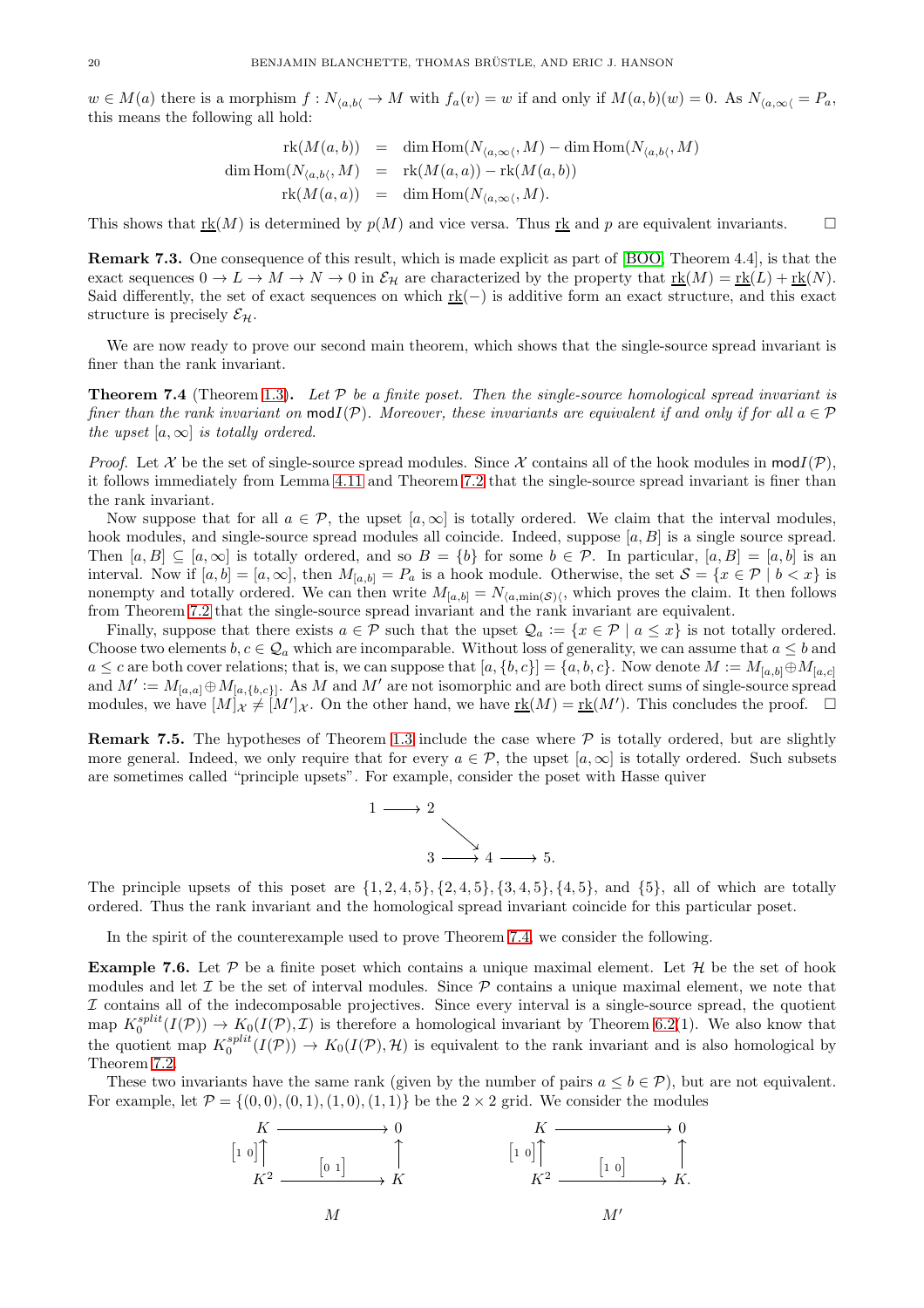We note that  $\underline{\dim}(M) = \underline{\dim}(M')$  and that  $\underline{\text{rk}}(M) = \underline{\text{rk}}(M')$ . On the other hand, we see that M is a direct sum of interval modules, while  $M'$  has an  $\mathcal{I}$ -resolution

$$
0 \to M_{[(1,1),(1,1)]} \to M_{[(0,0),(1,1)]} \oplus M_{[(0,0),(0,0)]} \to M' \to 0.
$$

Since this resolution has a non-zero term in degree 1, this means  $[M]_{\mathcal{I}} \neq [M']_{\mathcal{I}}$ .

We conclude this section with a detailed explanation of why the signed barcode of [\[BOO\]](#page-21-11) and the homological invariant with respect to  $\mathcal I$  are not equivalent.

<span id="page-20-0"></span>**Remark 7.7.** Let  $H$ , and  $I$  be as in Example [7.6.](#page-19-0) We denote by  $p: K_0^{split}(I(\mathcal{P})) \to K_0(I(\mathcal{P}), \mathcal{H})$  and  $q: K_0^{split}(I(\mathcal{P})) \to K_0(I(\mathcal{P}), \mathcal{I})$  the two quotient maps. Now recall that the signed barcode of a persistence module  $M$  is obtained in [\[BOO\]](#page-21-11) by applying Möbius inversion to the classical rank invariant. The result is an invariant which is contained in  $K_0(I(\mathcal{P}), \mathcal{I})$  and is equivalent to p. More explicitly, there is an isomorphism  $\sigma: K_0(I(\mathcal{P}), \mathcal{H}) \to K_0(I(\mathcal{P}), \mathcal{I})$  such that  $\sigma \circ p(M)$  is the signed barcode of M. Asking whether the signed barcode and the homological invariant with respect to I coincide is then the same as asking whether  $\sigma \circ p = q$ . However, if this equality were to hold then we would have that  $p$  and  $q$  are equivalent, contradicting Example [7.6.](#page-19-0) In other words, there exists a persistence module M such that  $[M]_I$  and the signed barcode of M do not coincide.

7.3. Generalized rank invariants. We conclude by discussing the generalizations of the rank invariant ap-pearing in [\[KM21,](#page-22-5) [AENY,](#page-21-12) [BOO\]](#page-21-11). Again  $P$  denotes an arbitrary finite poset in this section. Given a set  $R$ of connected spread modules, we recall the "R-rank invariant" rk(-, R) from Section [3.](#page-5-0) We also recall that a "generalized persistence diagram"  $\delta(-, \mathcal{R})$  can be obtained by applying Möbius inversion to the  $\mathcal{R}$ -rank invariant. We emphasize that while  $\delta(-, \mathcal{R})$  and  $rk(-, \mathcal{R})$  are equivalent as invariants,  $\delta(-, \mathcal{R})$  has the advantage of yielding a "signed approximation" of a given persistence module by the spreads in  $\mathcal{R}$ .

To understand the connection between the R-rank invariants, dim-hom invariants, and homological invariants, we first consider the following example.

<span id="page-20-1"></span>**Proposition 7.8.** Let  $P = \{1, 2\} \times \{1, 2, 3\}$  be the 2 × 3 grid. Let R be the set of connected spreads in P and let X be the set of connected spread modules over  $I(\mathcal{P})$ . Then the generalized rank invariant rk(-, R) is not a  $dim$ -hom invariant relative to  $\mathcal{X}$ .

Proof. Let M be the following module:



Over this poset, indecomposable modules are uniquely determined by their dimension vector. For example, we identify M with the vector  $\begin{bmatrix} 1 & 1 & 0 \\ 1 & 2 & 1 \end{bmatrix}$ .

Seeking a contradiction, we compute the "generalized persistence diagram" obtained by applying Möbius inversion to the invariant  $rk(M,\mathcal{R})$ . Following [\[KM21,](#page-22-5) Proposition 3.19] or [\[AENY,](#page-21-12) Definition 5.9], this yields

$$
\delta(M,\mathcal{R}) = \begin{bmatrix} 1 & 0 & 0 \\ 1 & 1 & 1 \end{bmatrix} + \begin{bmatrix} 1 & 1 & 0 \\ 1 & 1 & 0 \end{bmatrix} + \begin{bmatrix} 0 & 0 & 0 \\ 0 & 1 & 0 \end{bmatrix} - \begin{bmatrix} 1 & 0 & 0 \\ 1 & 1 & 0 \end{bmatrix}.
$$

Now denote

$$
N:=M\oplus \begin{bmatrix} 1 & 0 & 0 \\ 1 & 1 & 0 \end{bmatrix}, \hspace{1.5cm} L:=\begin{bmatrix} 1 & 0 & 0 \\ 1 & 1 & 1 \end{bmatrix} \oplus \begin{bmatrix} 1 & 1 & 0 \\ 1 & 1 & 0 \end{bmatrix} \oplus \begin{bmatrix} 0 & 0 & 0 \\ 0 & 1 & 0 \end{bmatrix}.
$$

Recalling that  $\delta(X,\mathcal{R}) = X$  whenever X is a direct sum of spread modules (see [\[KM21,](#page-22-5) Theorem 3.14]), we conclude that  $\delta(N, \mathcal{R}) = \delta(L, \mathcal{R})$ . On the other hand, denote  $X =$  $\begin{bmatrix} 1 & 0 & 0 \\ 1 & 1 & 0 \end{bmatrix}$  and observe that

$$
\dim \text{Hom}_{I(\mathcal{P})}(X, N) = 1, \qquad \dim \text{Hom}_{I(\mathcal{P})}(X, L) = 0.
$$

Thus the dim-hom invariant induced by X can distinguish N and L, while the invariant  $\delta(-, \mathcal{R})$  cannot. Since the latter is equivalent to the generalized rank invariant  $rk(-, \mathcal{R})$ , this proves the result.

**Remark 7.9.** Since this example is small, it is a coincidence that the signed approximation  $\delta(M,\mathcal{R})$  preserves the values of dim  $\text{Hom}(-, M_{[A,B]})$  for  $[A, B] \in \mathcal{R}$ . If one were to replace M with  $\begin{bmatrix} 1 & 2 & 1 \\ 0 & 1 & 1 \end{bmatrix}$ , the result would be an approximation which no longer preserves these values.

As an immediate consequence, we obtain the following.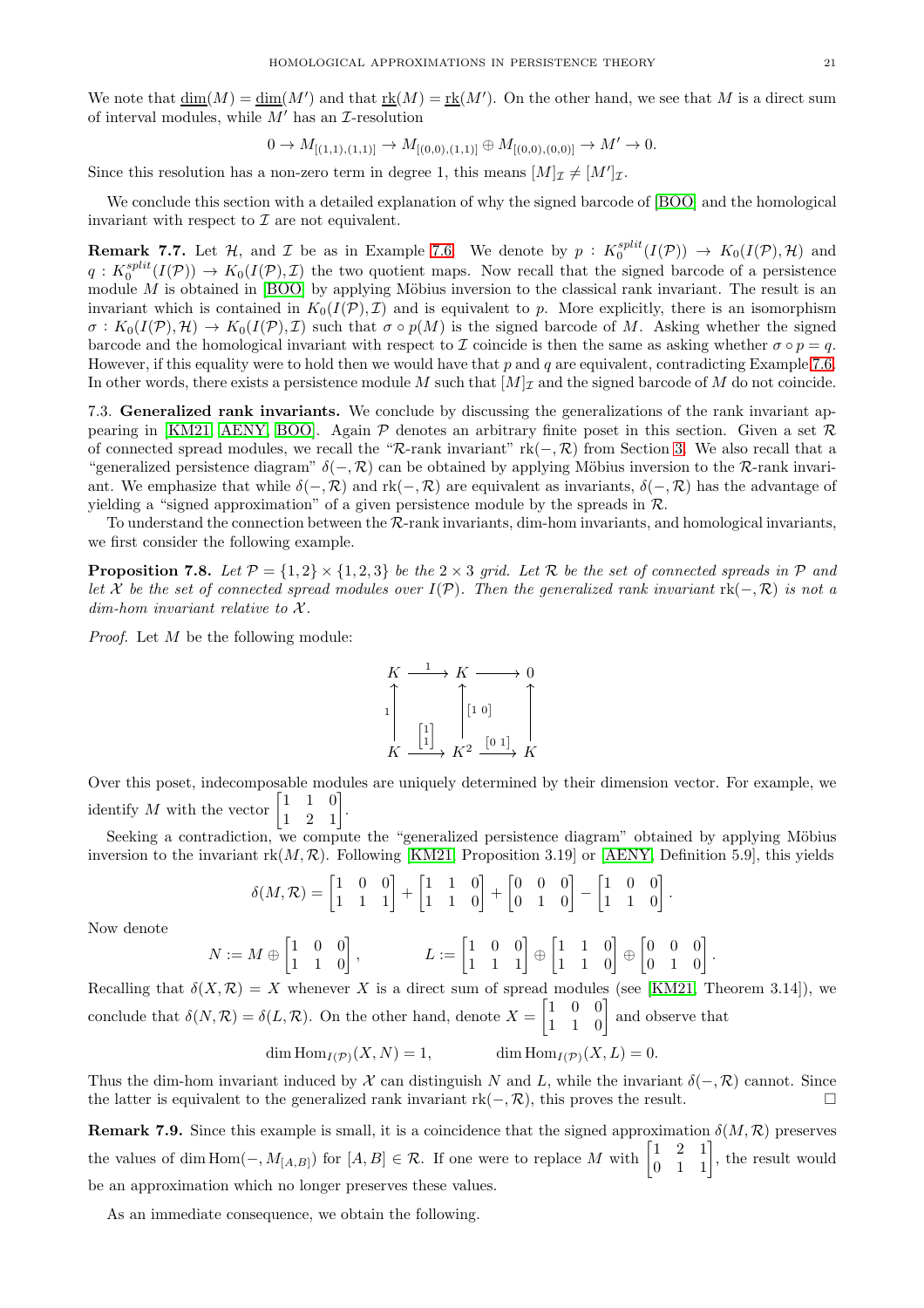<span id="page-21-14"></span>**Corollary 7.10.** Let P be a poset in which the  $2 \times 3$  grid is embedded. Let R be the set of connected spreads in P and let X be the set of connected spread modules over  $I(\mathcal{P})$ . Then the generalized rank invariant  $rk(-, \mathcal{R})$ is not a dim-hom invariant relative to  $\mathcal{X}$ .

Proof. All of the modules in the proof of Proposition [7.8](#page-20-1) embed into persistence modules over the larger poset, and the computation is preserved by this embedding.  $\Box$ 

To summarize, let  $\mathcal{P}, \mathcal{R}$ , and X be as in Corollary [7.10.](#page-21-14) We have shown that the generalized rank invariant rk(-, R), and thus also the signed barcode  $\delta(-, \mathcal{R})$ , is not a dim-hom invariant *relative to X*. This choice of X is particularly natural, see Question [6.5.](#page-17-2) Indeed, if the quotient map  $p: K_0^{split}(I(\mathcal{P})) \to K_0(I(\mathcal{P}), \mathcal{X})$  is a homological invariant, then both p and rk(-,  $\mathcal{R}$ ) assign a persistence module M to a "signed approximation" of  $M$  by the set of spread modules. Corollary [7.10](#page-21-14) would then imply that these approximations do not coincide, even if one allows for a change of basis.

While restricting  $\mathcal X$  to be composed of only spread modules is a natural choice, it remains an open question whether the generalized rank invariant is either homological or a dim-hom invariant relative to some other set Y. We have shown with a brute-force calculation that this is not the case when  $P$  is the  $2 \times 3$  grid, which leads to the following conjecture.

<span id="page-21-15"></span>**Conjecture 7.11.** Let P be a finite poset in which the  $2 \times 3$  grid is embedded, and let R be the set of connected spreads in  $\mathcal P$ . Then the generalized rank invariant rk(-, R) is neither a homological invariant nor a dim-hom invariant (relative to any Y).

#### <span id="page-21-0"></span>**REFERENCES**

- <span id="page-21-16"></span>[ABE+22] H. Asashiba, M. Buchet, E. G. Escolar, K. Nakashima, and M. Yoshiwaki, On interval decomposability of 2D persistence modules, Compute. Geom. 105-106 (2022).
- <span id="page-21-12"></span>[AENY] H. Asashiba, E. G. Escolar, K. Nakashima, and M. Yoshiwaki, On approximation of 2D persistence modules by intervaldecomposables, arXiv:1911.01637 [math.RT].
- <span id="page-21-23"></span>[AIR14] T. Adachi, O. Iyama, and I. Reiten,  $\tau$ -tilting theory, Compos. Math. 150 (2014), 415–452.
- <span id="page-21-7"></span>[ARS95] M. Auslander, I. Reiten, and S. O. Smalø, Representation theory of Artin algebras, Cambridge Stud. Adv. Math., vol. 36, Cambridge University Press, Cambridge, 1995.
- <span id="page-21-13"></span>[AS93] M. Auslander and Ø. Solberg, Relative homology and representation theory 1: Relative homology and homologically finite subcategories, Comm. Algebra 21 (1993), no. 9, 2995–3031.
- <span id="page-21-8"></span>[ASS06] I. Assem, D. Simson, and A. Skowroński, Elements of the representation theory of associative algebras, volume 1: techniques of representation theory, London Math. Soc. Stud. Texts, vol. 65, Cambridge University Press, Cambridge, 2006.
- <span id="page-21-20"></span>[BBE22] L. Betthauser, P. Bubenik, and P. B. Edwards, Graded persistence diagrams and persistence landscapes, Discrete Comput. Geometry 67 (2022), 203–230.
- <span id="page-21-6"></span>[BCB20] M. Botnan and W. Crawley-Boevey, Decomposition of persistence modules, Proc. Amer. Math. Soc. 148 (2020), no. 11, 4581–4596.
- <span id="page-21-21"></span>[BE] P. Bubenik and A. Elchesen, Virtual persistence diagrams, signed measures, Wasserstein distances, and Banach spaces, arXiv:2012.10514 [math.AT].
- <span id="page-21-28"></span>[BHLR20] Th. Brüstle, S. Hassoun, D. Langford, and S. Roy, Reduction of exact structures, J. Pure Appl. Algebra 224 (2020), no. 4.
- <span id="page-21-17"></span><span id="page-21-11"></span>[BM21] P. Bubenik and N. Milićević, *Homological algebra for persistence modules*, Found. Comput. Math. 21 (2021), 1233-1278. [BOO] M. B. Botnan, S. Oppermann, and S. Oudot, Signed barcodes for multi-parameter persistence via rank decompositions and rank-exact resolutions, arXiv:2107.06800 [math.AT].
- <span id="page-21-4"></span>[BS14] P. Bubenik and J. Scott, Categorification of persistent homology, Discrete Comput. Geometry 51 (2014), 600–627.
- <span id="page-21-27"></span>[Bü11] T. Bühler, On the algebraic foundations of bounded cohomology, Mem. Amer. Math. Soc. 214 (2011), no. 1006.
- <span id="page-21-9"></span>[CB19] W. Crawley-Boevey, Decomposition of pointwise finite-dimensional persistence modules, J. Algebra Appl. 14 (2019), no. 5.
- <span id="page-21-5"></span>[CL18] E. Chambers and D. Letscher, Persistent homology over directed acyclic graphs, Research in Computational Topology (E. Chambers, B. Fasy, and L. Ziegelmeier, eds.), Association for Women in Mathematics Series, vol. 13, Springer, Cham, 2018.
- <span id="page-21-10"></span>[CZ09] G. Carlsson and A. Zomorodian, The theory of multidimensional persistence, Discrete Comput. Geom. 42 (2009), 71–93. [DE93] C. J. A. Delfinado and H. Edelsbrunner, An incremental algorithm for Betti numbers of simplicial complexes, SCG '93:
- <span id="page-21-2"></span>Preceedings of the ninth annual symposium on Computations geometry (1993), 232–239.
- <span id="page-21-19"></span>[DKM] T. K. Dey, W. Kim, and S. Moore, Computing generalized rank invariant for 2-parameter persistence modules via zigzag persistence and its applications, arXiv:2111.15058 [math.AT].
- <span id="page-21-26"></span>[DRSS99] P. Dräxler, I. Reiten, S.O. Smalø, and Ø. Solberg, Exact categories and vector space categories, Trans. Amer. Math. Soc. 351 (1999).
- <span id="page-21-18"></span>[EH16] E. G. Escolar and Y. Hiraoka, Persistence modules on commutative ladders of finite type, Discrete Comput. Geom. 55 (2016), no. 1, 100–157.
- <span id="page-21-25"></span>[EJ00] E. E. Enochs and O. M. G. Jenda, Relative homological algebra, De Gruyter Exp. Math., vol. 30, De Gruyter, Berlin, 2000.
- <span id="page-21-3"></span>[ELZ02] H. Edelsbrunner, D. Letscher, and A. Zomorodian, Topological persistence and simplification, Discrete Comput. Geom. 28 (2002), 511–533.
- <span id="page-21-1"></span>[Fro90] P. Frosini, A distance for similarity classes of submanifolds of a Euclidean space, Bull. Austral. Math. Soc. 42 (1990), 407–416.
- <span id="page-21-24"></span><span id="page-21-22"></span>[FZ07] S. Fomin and A. Zelevinsky, Cluster algebras iv: coefficients, Compos. Math. 143 (2007), 112–164.